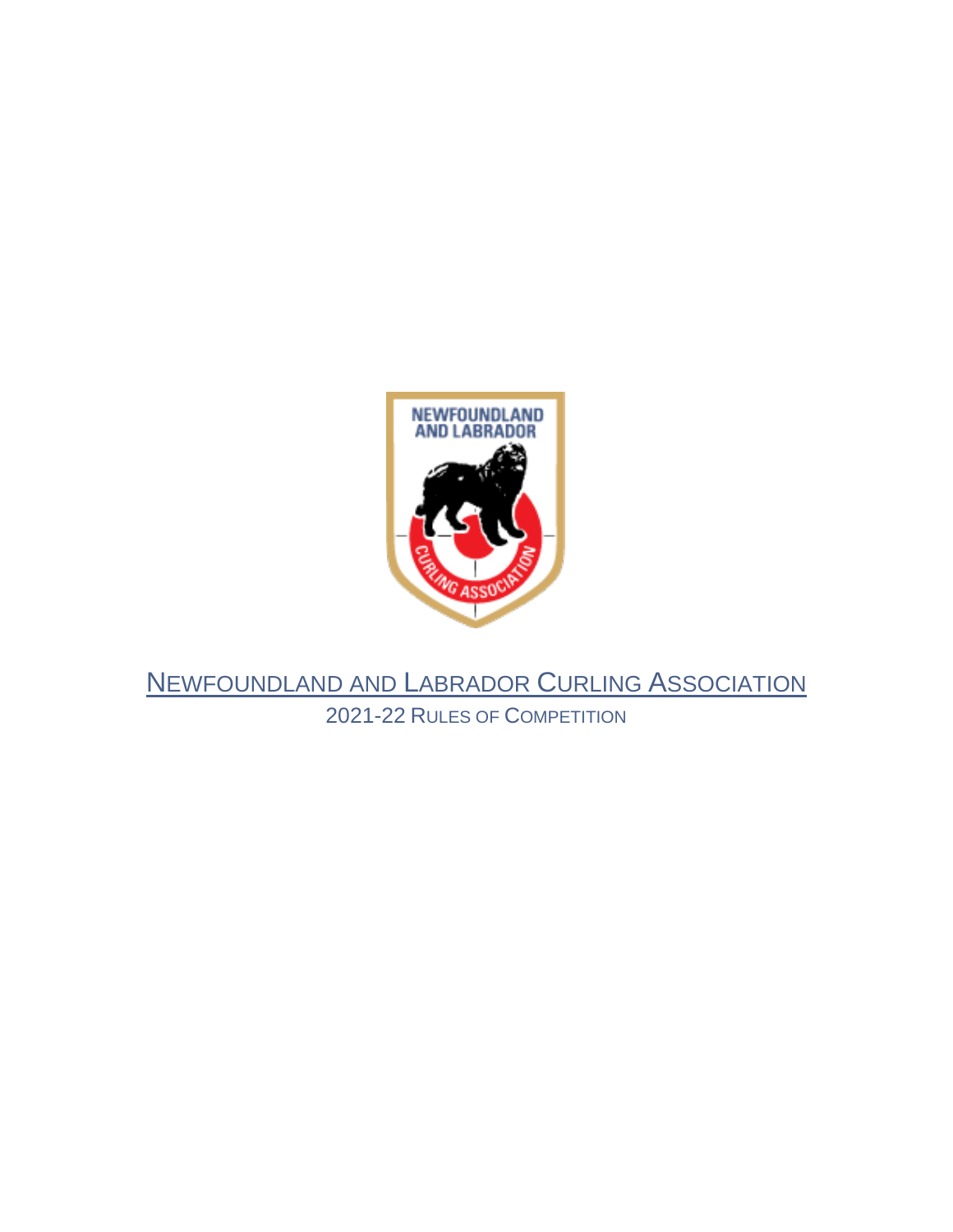

2021-22 RULES OF COMPETITION

# TABLE OF CONTENTS

| Minimum Number of Deliveries and the contract of the contract of the contract of the contract of the contract of the contract of the contract of the contract of the contract of the contract of the contract of the contract |  |
|-------------------------------------------------------------------------------------------------------------------------------------------------------------------------------------------------------------------------------|--|
|                                                                                                                                                                                                                               |  |
|                                                                                                                                                                                                                               |  |
|                                                                                                                                                                                                                               |  |
|                                                                                                                                                                                                                               |  |
|                                                                                                                                                                                                                               |  |
|                                                                                                                                                                                                                               |  |
|                                                                                                                                                                                                                               |  |
|                                                                                                                                                                                                                               |  |
|                                                                                                                                                                                                                               |  |
|                                                                                                                                                                                                                               |  |
|                                                                                                                                                                                                                               |  |
|                                                                                                                                                                                                                               |  |
|                                                                                                                                                                                                                               |  |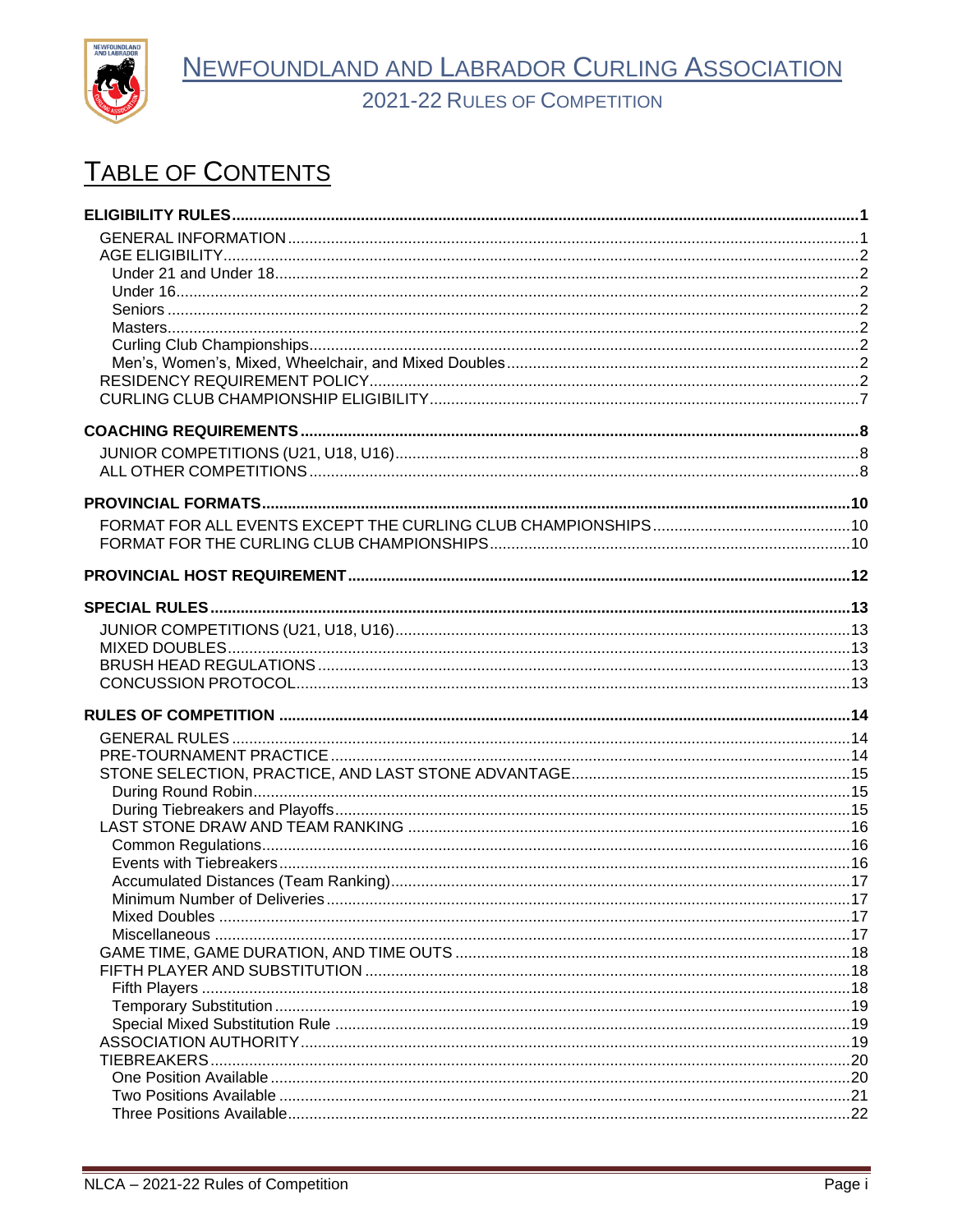

# <span id="page-2-0"></span>ELIGIBILITY RULES

To compete in play downs sanctioned by the NLCA:

- 1. All players, to constitute a team, must be bona fide members of a club that is affiliated with the Newfoundland and Labrador Curling Association (NLCA).
- 2. With the exception of the Curling Club Championships, teams may be comprised of players from any affiliated club in the province and need not come from the same club. Curling Club Championship teams' players must come from the same affiliated club.
- 3. A player who is a bona fide member of more than one affiliated club may only compete out of one club at any level for any one event.
- 4. With the exception of the Men's and Women's, all players must be a resident of Newfoundland and Labrador on or before September 1<sup>st</sup> of the year prior to the championship. If you are a member of a provincial championship team you must be a member of an NLCA affiliated club in the year of the National Championship. Please see section under Residency Rule for further information.
- 5. All teams are to have four registered members of their team at the start of each event. All team members are expected to participate at each level of competition. A team arriving at the start of a competition with only three players must provide a written statement explaining the absence or delay of the fourth player. If the NLCA determines the team is acting in bad faith with respect to the rules, the team may be disqualified for the event and/or suspended from play in any and all NLCA events the following year.
- 6. A player who registers with a team is not eligible to join another team competing for the same event until that player's initial team has been eliminated from play and competition has moved on to the next level.
- 7. Each team is ultimately responsible to ensure that all team members meet eligibility requirements as set out by the NLCA, Curling Canada, or other governing body in relation to the event being played. Players may be asked to provide official documents to prove eligibility for items such as residency or age as an example.
- 8. Teams and players must register in good faith with respect for the Rules and Regulations of the NLCA and/or Curling Canada or other governing body sanctioned to run curling competitions.

#### <span id="page-2-1"></span>**GENERAL INFORMATION**

Team entry applications and competition fees must be submitted online prior to the official provincial registration deadline as indicated by the NLCA for the event in question. Note that some clubs may start play to determine club representatives prior to this deadline and teams will be required to have their registration completed and paid prior to the club's deadline. Teams must be registered and have paid in full prior to any game leading to a provincial championship no matter what level.

If the host zone does not have a team registered for a provincial tournament by the provincial deadline, the NLCA reserves the right, in its sole discretion, to move the location of a tournament.

A Rules Committee will preside at all levels of play leading to a provincial championship. The Chief Umpire and/or designate will have final authority with respect to any ruling at any NLCA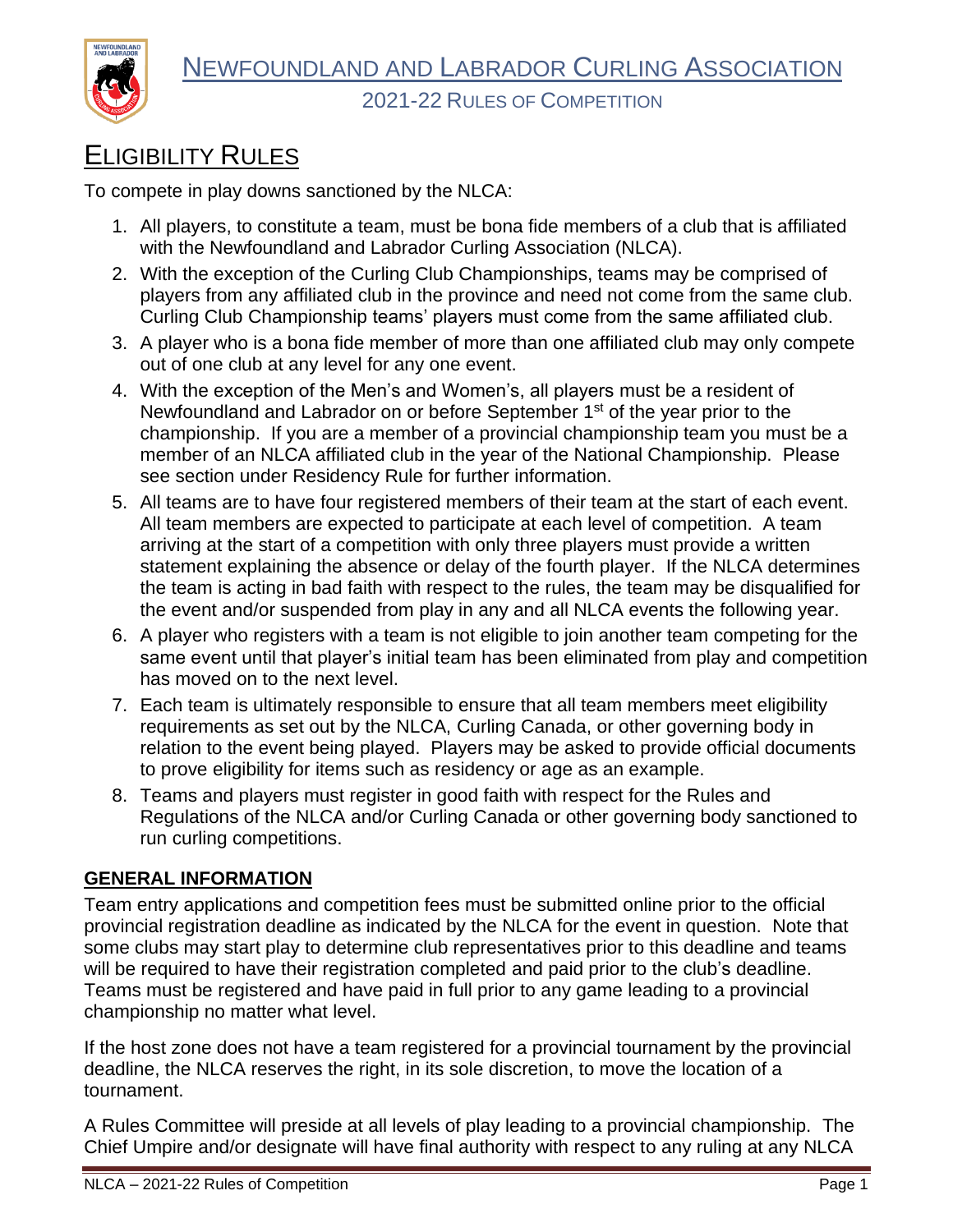

event unless an appeal is filed in which case the Appeals Committee will preside. All appeals shall follow the Appeals Policy that can be found on the NLCA's Official Documents website.

## <span id="page-3-0"></span>**AGE ELIGIBILITY**

For clarification purposes, where it states "of the year prior" this refers to the calendar year. Where it states "current curling year" this refers to the curling calendar which will span from approximately October of one calendar year to April the immediate following calendar year.

#### <span id="page-3-1"></span>**Under 21 and Under 18**

Must be 20 and 17 years of age or younger, respectively, as of June 30<sup>th</sup> of the year prior to the Canadian Championship.

#### <span id="page-3-2"></span>**Under 16**

Must be 15 years of age or younger as of December 31<sup>st</sup> of the current curling year.

#### <span id="page-3-3"></span>**Seniors**

Must be 50 years of age or older as of June 30<sup>th</sup> in the year of the Canadian Championship.

#### <span id="page-3-4"></span>**Masters**

Must be 60 years of age or older as of December  $31<sup>st</sup>$  of the year prior to the Canadian Championship.

#### <span id="page-3-5"></span>**Curling Club Championships**

Refer to the Curling Club Championship Eligibility section.

#### <span id="page-3-6"></span>**Men's, Women's, Mixed, Wheelchair, and Mixed Doubles**

There are no age eligibility requirements for these events.

Players under the age of 19 must be accompanied by a legal guardian or a chaperone identified by a legal guardian who is 21 years of age or older and must abide by the same rules as the underage player regarding alcohol, smoking, or use of restricted drugs throughout the duration of the competition. Chaperones of such players must obtain a letter signed by the player's legal guardian and provide this to the NLCA prior to the start of the event or at the pretournament team meeting or the player will be ineligible to play in the event.

#### <span id="page-3-7"></span>**RESIDENCY REQUIREMENT POLICY**

Curling Canada adopted Residency Eligibility Rules that apply to all Member Associations. This policy has been included here for convenience, but in the case of any discrepancies between the following italicized text and the policy as published by Curling Canada, the policy as published by Curling Canada will govern.

As applicable to Newfoundland and Labrador, teams that wish to participate in the men's and women's provincial championships leading to the Brier and Tournament of Hearts, respectively, may have a maximum of two non-residents (as defined by Curling Canada's Birthright and Free Agent criteria) with residents being defined in accordance with Curling Canada's Proof of Residency and Whereabouts Program.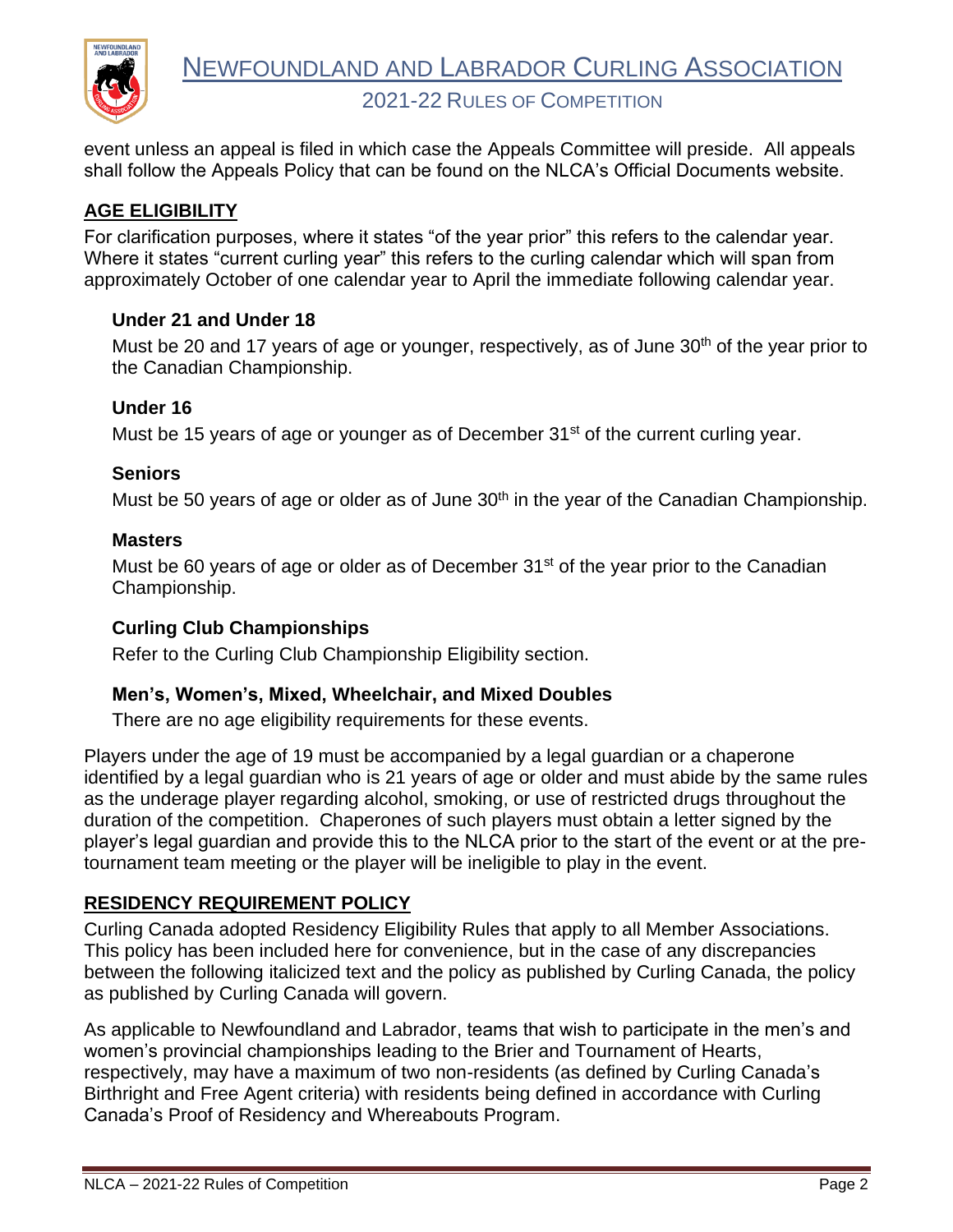

*Curling Canada's residency eligibility rules for the Brier and Tournament of Hearts – including the provincial/territorial playdown process leading up to those national championships – have been updated to include birthright status. This revision will be effective immediately for the 2019-20 curling season.*

*Canadians that have moved away from the province/territory where they were born, are now eligible to play for that province/territory under the birthright status. Teams may now consist of one (1) free agent and the remaining teammates can be bona fide residents or have birthright status or a combination thereof. Or all four (4) players can have birthright status.*

*Residency and eligibility rules for the Tournament of Hearts and Brier leading to their respective World Curling Federation (WCF) championships will be updated as follows:* 

#### *An athlete in competition for the Tournament of Hearts or Brier:*

- 1. *Must be a Canadian citizen.*
- 2. *Must be a member in good standing of the same affiliated curling club. Individual Member Associations may adjust this to one or more affiliated curling clubs.*
- 3. *Must not have competed for any other country in any World Curling Federation competition (at any level) the previous two curling seasons (a curling season is determined as September 1 to May 31).*
- 4. *A maximum of one (1) player per team may be a Free Agent. A Free Agent is a citizen and a resident anywhere in Canada and can choose to compete in any of the fourteen (14) member associations. Note: both affected Member Associations must approve.*
- 5. *If one (1) player on a team of four (4) players is a free agent, the other three (3) players must meet one (1) of the requirements noted in a), b) or c). If a free agent is not used, all four (4) players on a team of four (4) must meet one (1) of the requirements noted in a), b) or c).*
	- *a. A bona fide resident of the province/territory they intend to represent. Member Associations may allow Canadian citizens who are residents of border towns in the United States, and who are active members in good standing of affiliated Canadian curling clubs, to participate.*
	- *b. Born in the province/territory in which they intend to represent. Special Circumstances:*
		- *i. Canadians born in border towns such as Lloydminster (which has geographical boundaries in both Saskatchewan and Alberta) will be assigned a 'home' Member Association based on the province/territory indicated on their government documentation.*
		- *ii. The current Ontario and Northern Ontario border for curling will determine if a player was born in Northern Ontario or Ontario (any disputes will be resolved by Curling Canada). If the town/city of the athlete's birth has a curling club, then they will be considered as born in the affiliation of that club. If the town/city of birth does not have a curling club, they will be assigned to the member association with the closest affiliated club to their birth town/city.*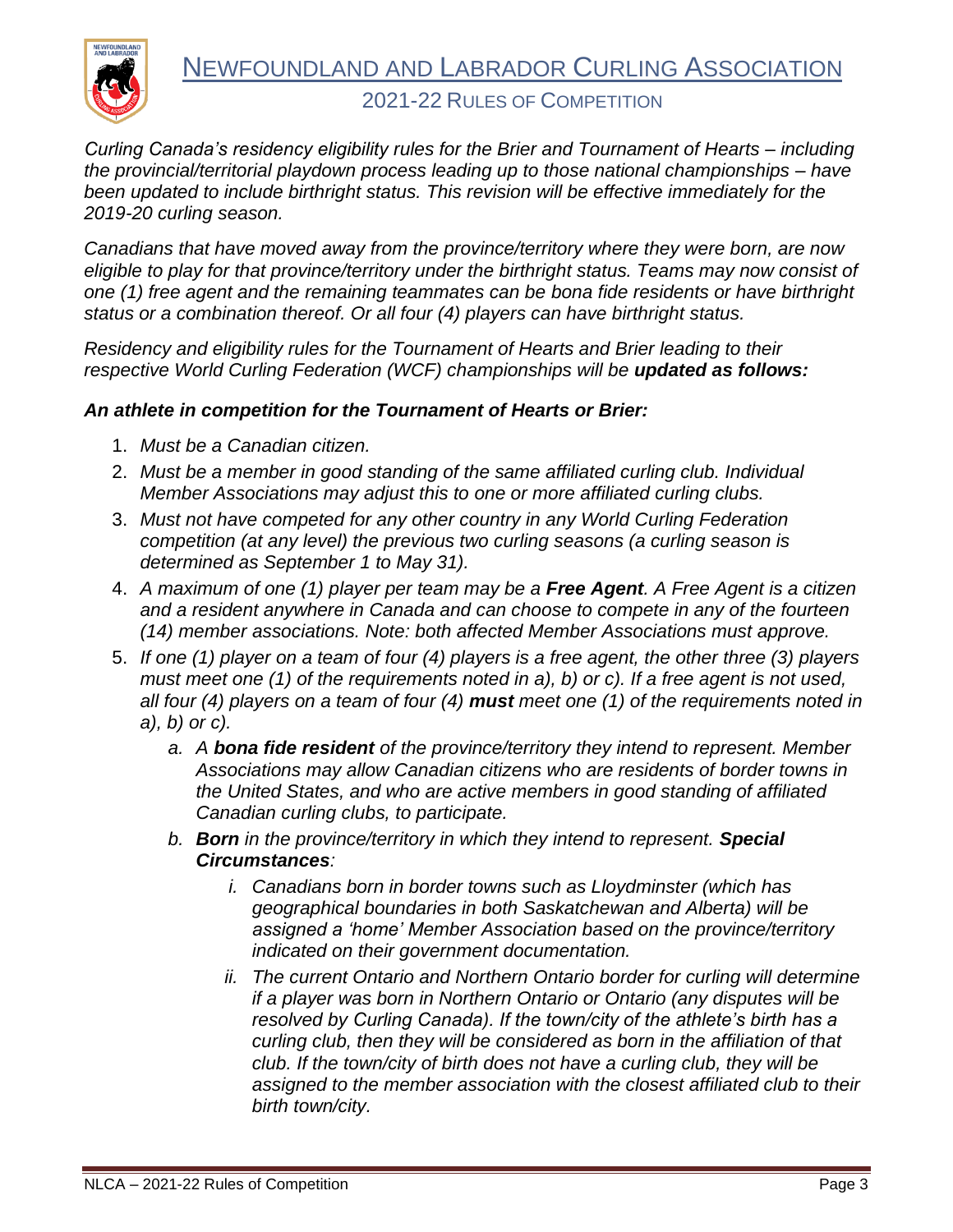

- *iii. Canadian citizens not born in Canada will not be eligible for this option. For example, an athlete born as a Canadian on a military base in another country would not be eligible.*
- *c. Full-time students in good standing attending a recognized post-secondary educational institute, may curl in one (1) of these four (4) jurisdictions:*
	- *i. for the province/territory where they are attending school or;*
	- *ii. for the province/territory where they maintain their residence of record or;*
	- *iii. for the province or territory where they were born;*
	- *iv. for any province or territory as a Free Agent. Note: students will be required to provide proof of registration and academic standing.*
- 6. *An individual may only participate in the playdown process for the Tournament of Hearts or the Brier in one (1) province or territory in any championship season.*
- 7. *Where eligible, Canadians can play for different member associations year to year. For example, in 2019-2020 they play in Territory 'A' where they were born. Then in 2020- 2021, they choose to play in the province where they reside.*
- 8. *Free Agents, athletes using the birthright option, and student-athletes are allowed to participate in any other event they are eligible for in the province or territory where they reside. For example, a player residing in province 'A' chooses to be a free agent in province 'B" for the Tournament of Hearts. In the same season, this player can participate in the 4-person mixed competition for province 'A'.*

#### *PROOF OF RESIDENCY*

*To ensure that all individuals are treated equally, an individual must be able to provide proof to be considered a resident for playdown purposes.*

*An individual claiming to be a bona fide resident of a curling province or territory whose playdown structure he or she wishes to enter, must be able to provide a minimum of three (3) of the following four (4) items to the Member Association (if requested):*

- *Current driver's licence (or valid travel picture ID) from that province/territory;*
- *Current health care card from that province/territory;*
- *Letter from employer confirming employment within the province/territory;*
- *Statement from landlord (if renting) or bank (if owned) confirming residency within the province/territory – a copy of a property tax invoice for non-mortgaged property is also adequate. Recommend a statutory declaration be obtained.*
- *In addition to providing the above documentation, an individual must spend the majority of their non-compete time in the province/territory in which they are claiming to be a bona fide resident.*

*To participate in any Curling Canada Championship, individuals MUST be bona fide residents of the province or territory in which they wish to enter play prior to September 1 of the year preceding the championship season. This time frame may be shortened in the following circumstances:*

• *Transfer due to employment*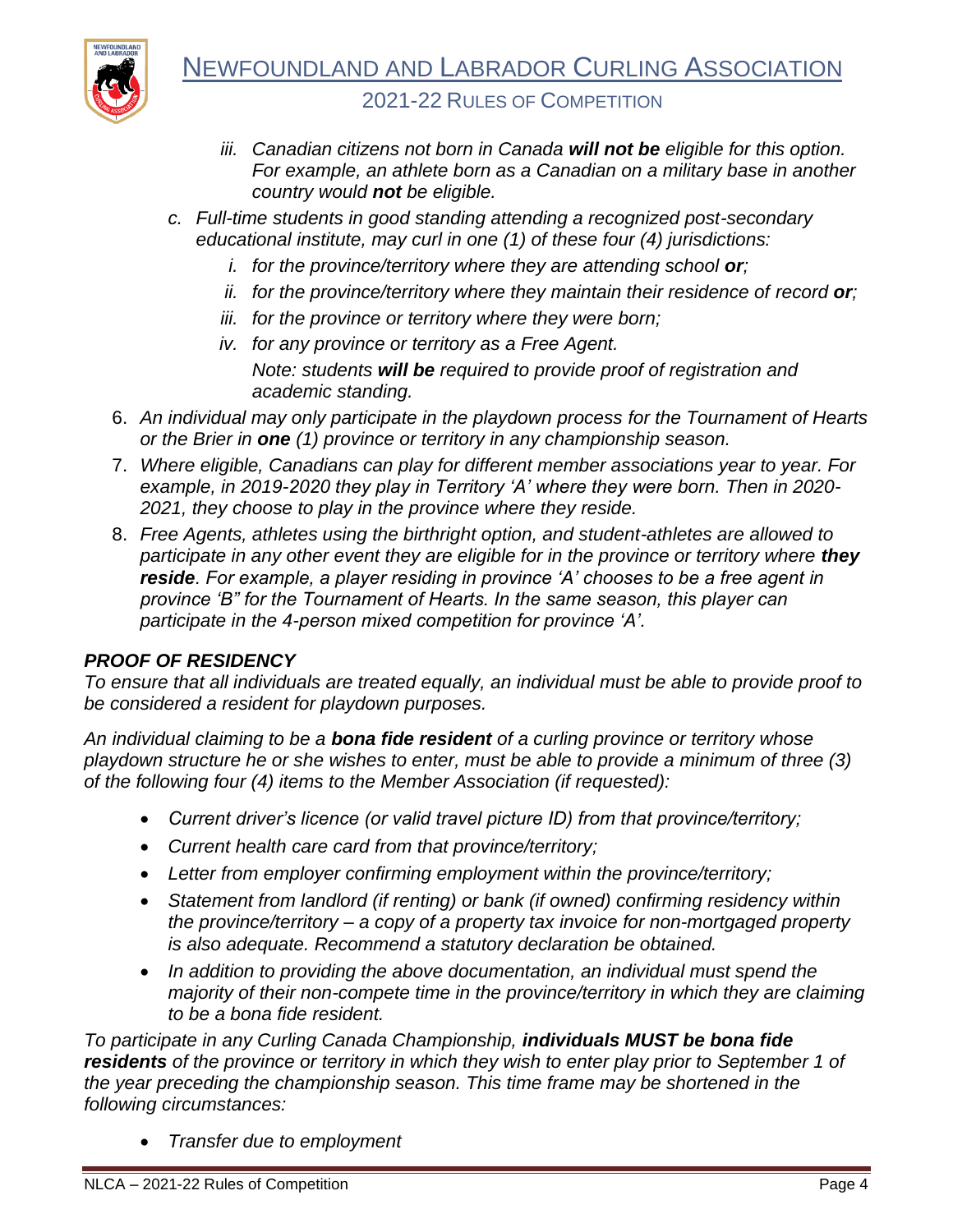

• *School attendance*

**NEWFOUNDLAN** 

• *Military service and transfer*

*Exemptions may be made in exceptional circumstances if granted by the two (2) Member Associations affected:*

- *Individuals live within a short distance of a provincial/territorial boundary;*
- *Individuals that reside in province/territory "A" and conduct the majority of their work outside of province/territory "A", may represent province/territory "A" on the assumption that they can validate that the majority of their non-work and nontrain/compete time is spent in province/territory "A".*
- *Individuals that have a primary residence in province/territory "A", a temporary/secondary residence in province/territory "B", and who conduct the majority of their work in province territory "B", may represent province/territory "B" on the assumption that they can validate that the majority of their work related time is spent in province/territory "B". The individual must be able to provide positive proof that their predominant employment from September 1 to May 31 of the curling season the exemption is being requested, will be located with the geographical area of the Member Association they wish to represent.*

#### *PROOF OF BIRTH*

*The athlete will produce a valid birth certificate or valid passport.*

#### *PROOF OF ACADEMIC STANDING*

*A student will be requested to provide proof of registration and academic standing.*

#### *PROCESS FOR EXEMPTION REQUESTS FOR RESIDENCY OPTION*

- *Exemption requests must be received by Curling Canada and the respective Member Associations, a minimum of thirty (30) days prior to the Member Association's deadline for entry to the first stage of the championship in question.*
- *Detailed information noted in Proof of Residency will be required with the exemption request.*
- *The respective Member Associations will review all information and approve or deny the application.*
- *If Member Associations cannot agree on a decision, a committee that includes the following three individuals will make the decision and their ruling will be considered final:*
	- o *Chief Executive Officer, Curling Canada*
	- o *Director, High Performance, Curling Canada*
	- o *Vice-Chair of the Operations Advisory Council (must be an Executive Director of one of the fourteen (14) Member Associations.*
- *Individuals who have employment in two (2) curling jurisdictions may be required to participate in a formal interview that will include the identified employer, a*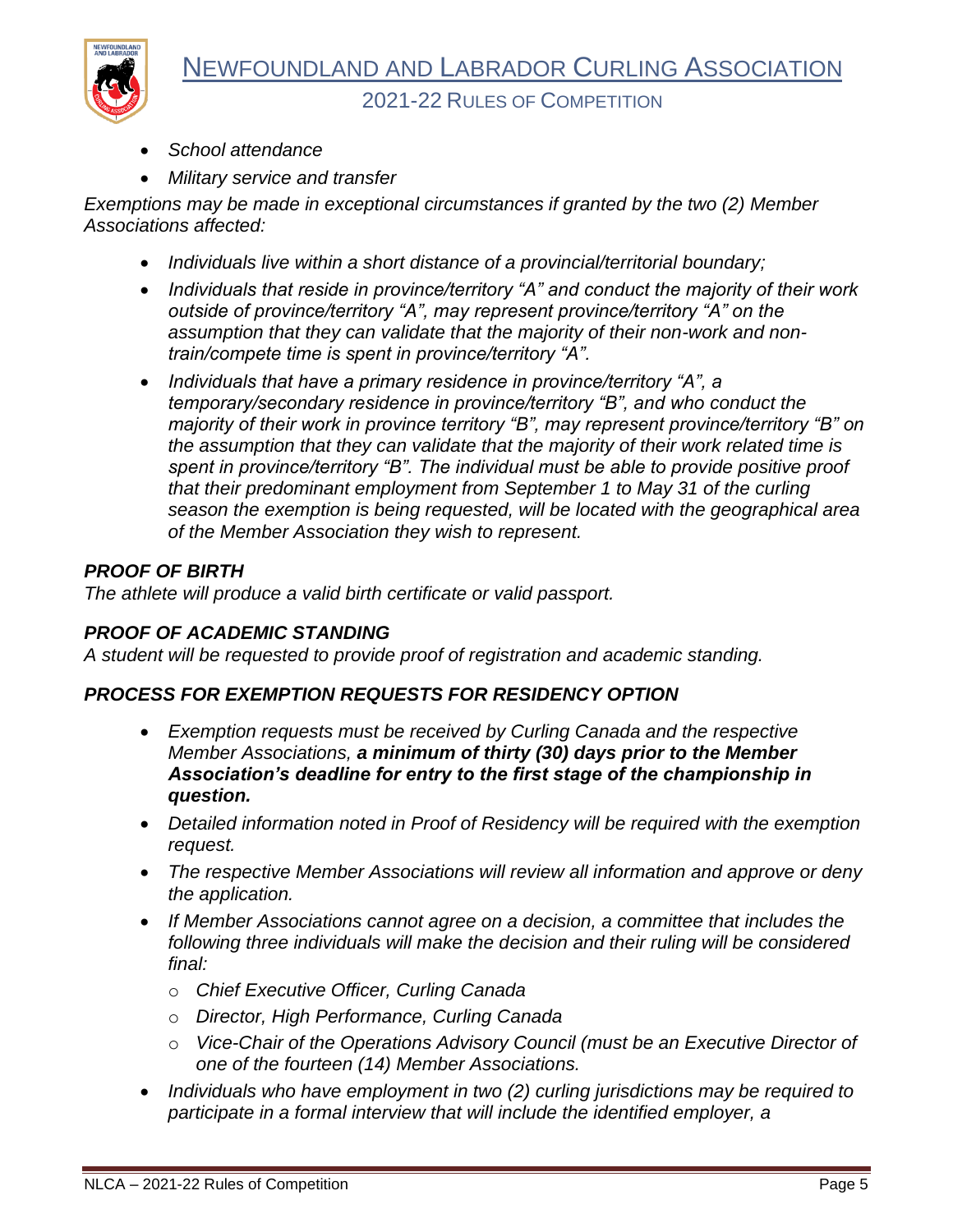

*representative of the Member Associations and the Director, High Performance, Curling Canada.*

• *Individuals that meet exemption criteria will be considered bona fide residents of the province/territory granting the exemption. They are not considered free agents.*

*In the case when a team enters the provincial/territorial Canadian championship playdown process and is found not to be in compliance with the residency rules, the entire team risks being suspended for one (1) year from Curling Canada and Member Association sanctioned events. Suspension shall only be implemented subsequent to due process and it is determined that residency and/or exemption related information has been provided in a fraudulent manner.*

## *PROCESS FOR RESIDENCY CHALLENGES*

*It is understood that the residency rules will be national in scope and, in the event the rules are challenged, Curling Canada will assist in the defense of any challenge at the Member Association level and/or protect Curling Canada's interest and its costs, as the Associations mutually deem appropriate. Note: there is not a process to challenge birthright or student enrollment.*

#### *WHEREABOUTS PROGRAM*

*Curling Canada's Whereabouts Program will be implemented as required to provide confirmation that a team member is in compliance with established residency and/or exemption criteria and to ensure all related documentation/statements that the individual has provided are valid.*

*The protocol for the Whereabouts Program is as follows:*

- *It is brought to the attention of a Member Association that a team member(s) may not be compliant with the residency/exemption criteria.*
- *If the Member Association is in agreement, they shall work together with Curling Canada in an effort to establish confirmation that the individual is compliant.*
- *The individual(s) shall be contacted and asked to confirm that the documentation/statements provided are accurate/valid and to establish that they are aware of the potential consequence of having provided fraudulent documents and/or statements.*
- *The Member Association and Curling Canada shall then determine if further confirmation is warranted and if so, the Director, High Performance will implement Curling Canada's Whereabouts Program.*
- *The individual will be contacted and requested to participate in Curling Canada's Whereabouts Program and their team will be advised. Failure to grant approval will result in the individual being deemed not to be in compliance.*
- *The Whereabouts Program is intended to establish the exact location of the individual on a 24/7 basis and therefore the individual must be a willing participant in providing proof positive as to the credibility of their claim to be in compliance with the residency rules.*
- *The Whereabouts Program will make use of any reasonable means possible and available to establish that the individual in question is in fact in compliance with the residency rules. This will be done with the approval of the individual in question.*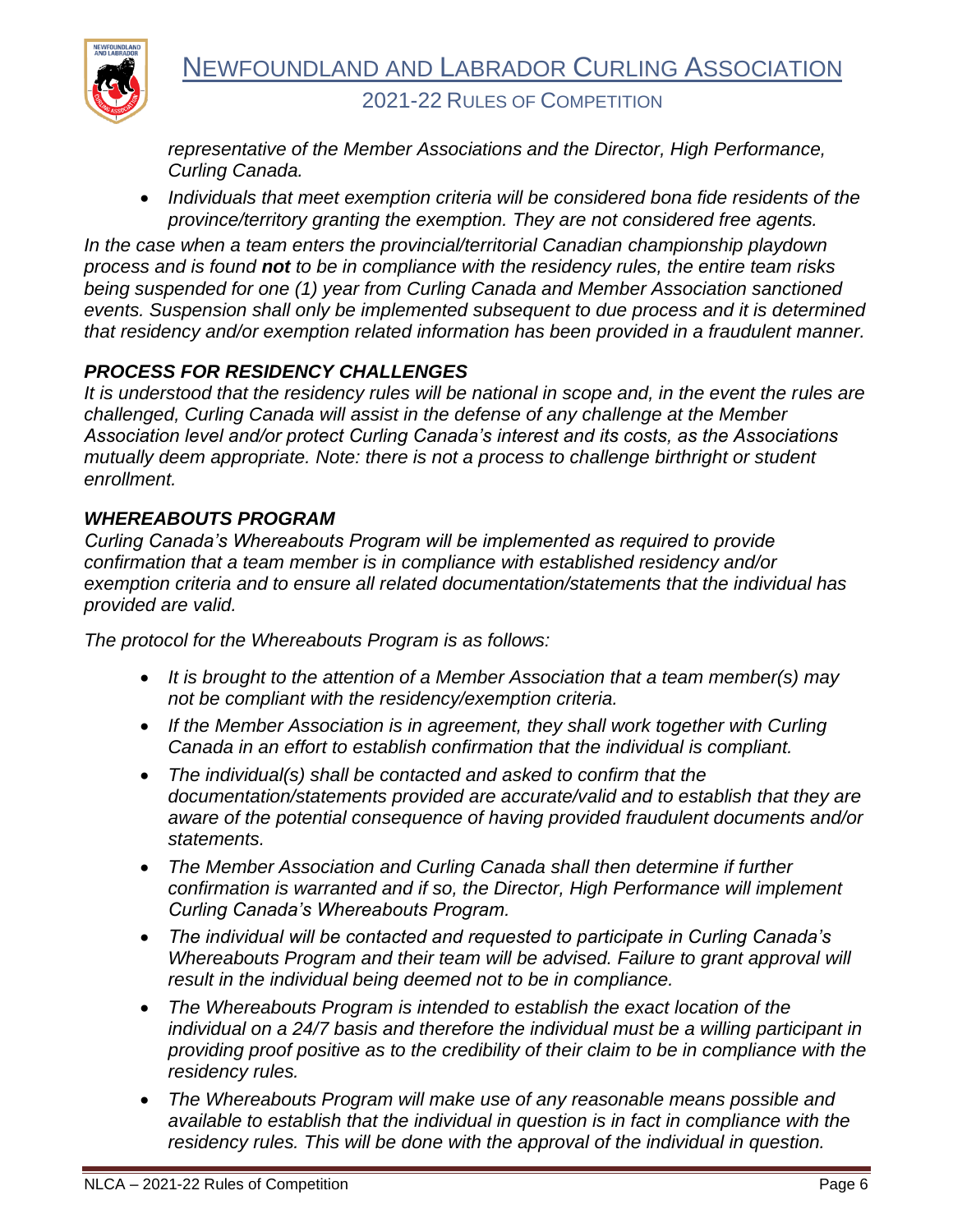

*Failure to grant approval will result in the individual being deemed not to be in compliance.*

• *If it is established that the individual is deemed not to be in compliance, they will be provided the opportunity to participate in Curling Canada's appeal process, which will be implemented in a timely manner by the Director, High Performance.*

Curling Canada's policy, in full, can be found at: [www.curling.ca/residency-eligibility-rules.](http://www.curling.ca/residency-eligibility-rules) For all events, the residency requirements are: [www.curling.ca/residency-eligibility-requirements.](http://www.curling.ca/residency-eligibility-requirements)

## <span id="page-8-0"></span>**CURLING CLUB CHAMPIONSHIP ELIGIBILITY**

The NLCA wishes to respect the intent and integrity of the event by adhering to the Eligibility Requirements as determined for the Curling Club Championships.

If, for extraordinary circumstance, an exception is requested, the request must be addressed to the NLCA. If necessary, the NLCA will contact Curling Canada on behalf of the club, team, or player.

The rules as determined for the Curling Club Championship can be found on the NLCA Official Documents page here: [Curling Club Championship Eligibility Requirements.](http://curlingnl.ca/wp-content/uploads/2020/08/curlingclubchampionships2020eligibility-ENFINAL-NL.pdf)

As applicable to Newfoundland and Labrador, the following points provide clarification to several rules in the above referenced document:

- Rule 9: Each club will be permitted up to two (2) qualifying men's teams and up to two (2) qualifying women's teams.
- Rule 10: The provincial Curling Club Championship event will follow a format as indicated in the Provincial Formats section based on the number of qualifying teams out of all affiliated clubs. Affiliated clubs, however, may choose any of the qualification processes listed in Rule 10 for their club playdowns.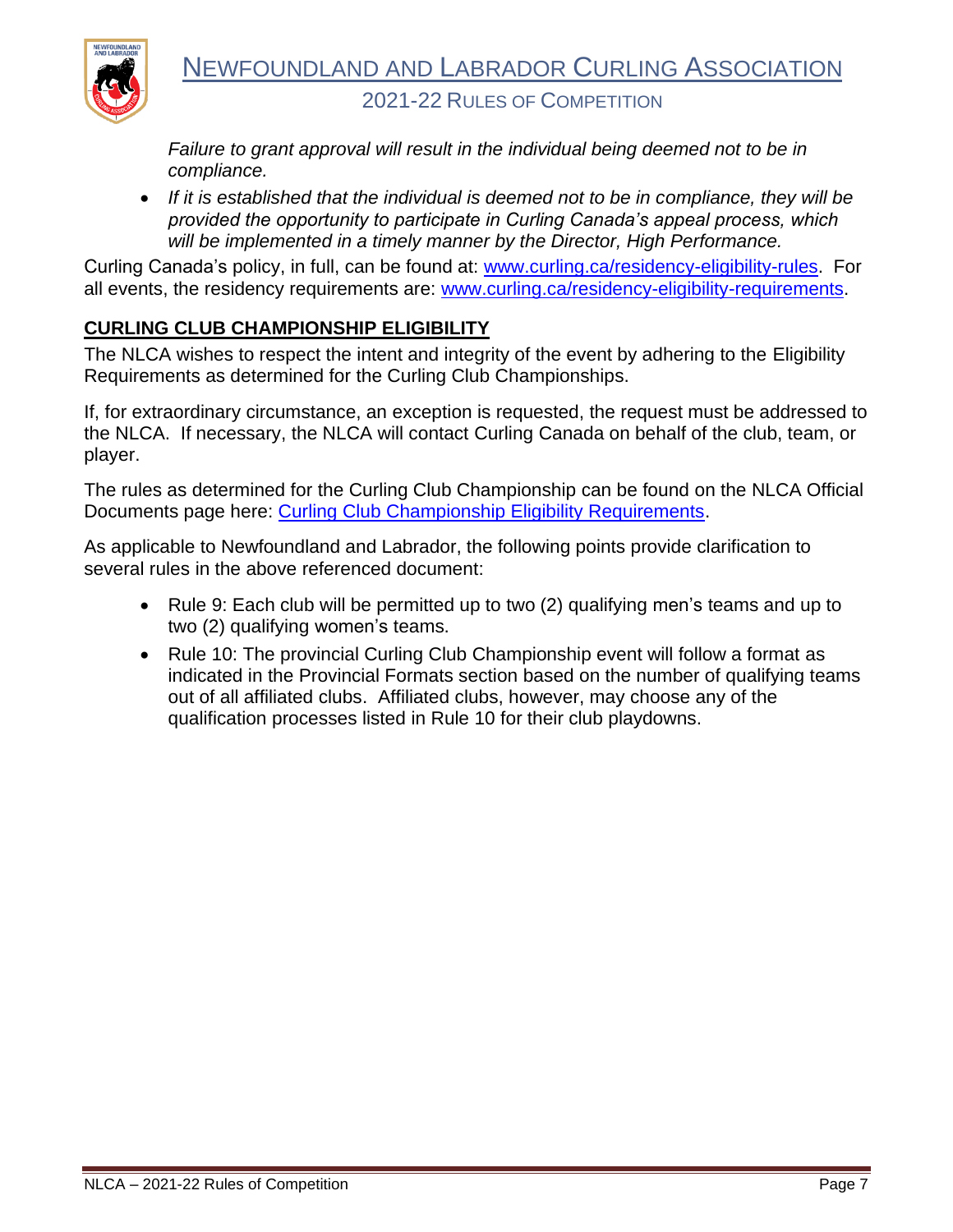

# <span id="page-9-0"></span>COACHING REQUIREMENTS

### <span id="page-9-1"></span>**JUNIOR COMPETITIONS (U21, U18, U16)**

- All Under 21 Junior teams must be accompanied to, during, and from the Provincial championships by a coach that is, at a minimum, Competition Coach Certified (Competition Introduction) and is at least twenty-one (21) years of age.
- All Under 18 Junior teams must be accompanied to, during, and from the Provincial championships by a coach that is, at a minimum, Competition Coach "Trained" (Competition Introduction) and is at least twenty-one (21) years of age.
- All Under 16 Junior teams must be accompanied to, during, and from the Provincial championships by a coach that is, at a minimum, Club Coach Trained and is at least twenty-one (21) years of age.
- To be Competition Coach "Trained," the individual must complete the Competition Introduction course as well as the Make Ethical Decisions (Competition Introduction) course and evaluation.
- To be Competition Coach Certified, the individual must fulfill the same requirements as Competition Coach "Trained" as well as complete the Competition Introduction practice evaluation. Completion of the Competition-Introduction course alone does not constitute a full certification.
- To be Club Coach "Trained," the individual needs only to complete the Club Coach course. There is no evaluation required for Club Coach.
- Further information on how to obtain coaching training and certifications can be found under "Evaluation Requirements" on Curling Canada's website.
- Coaches must provide BOTH a criminal records screening certificate AND a vulnerable sector check as provided by the RNC or RCMP. These certificates are valid for a period of two (2) years with the NLCA. It is advisable for any coach of a junior team to secure these documents early as the process may take over four weeks if fingerprints need to be sent to the mainland for verification. If these documents are not supplied the Coach will not be able to Coach the team at the provincial level or National event. If the screening process shows a criminal record, the NLCA reserves the right to refuse a person from Coaching.
- Coaches are not permitted to smoke, consume alcohol, or use restricted drugs in the curling club during the competition.
- Coaches are responsible for their team's conduct at all times.
- Coaches must provide a good example for their teams.
- Failure to abide by these rules could result in the immediate suspension of the coach and the team defaulting games with no coach.

#### <span id="page-9-2"></span>**ALL OTHER COMPETITIONS**

• Any person that wishes to coach at a non-junior event must be, at a minimum, Competition Coach Certified (Competition Introduction) and at least twenty-one (21) years of age.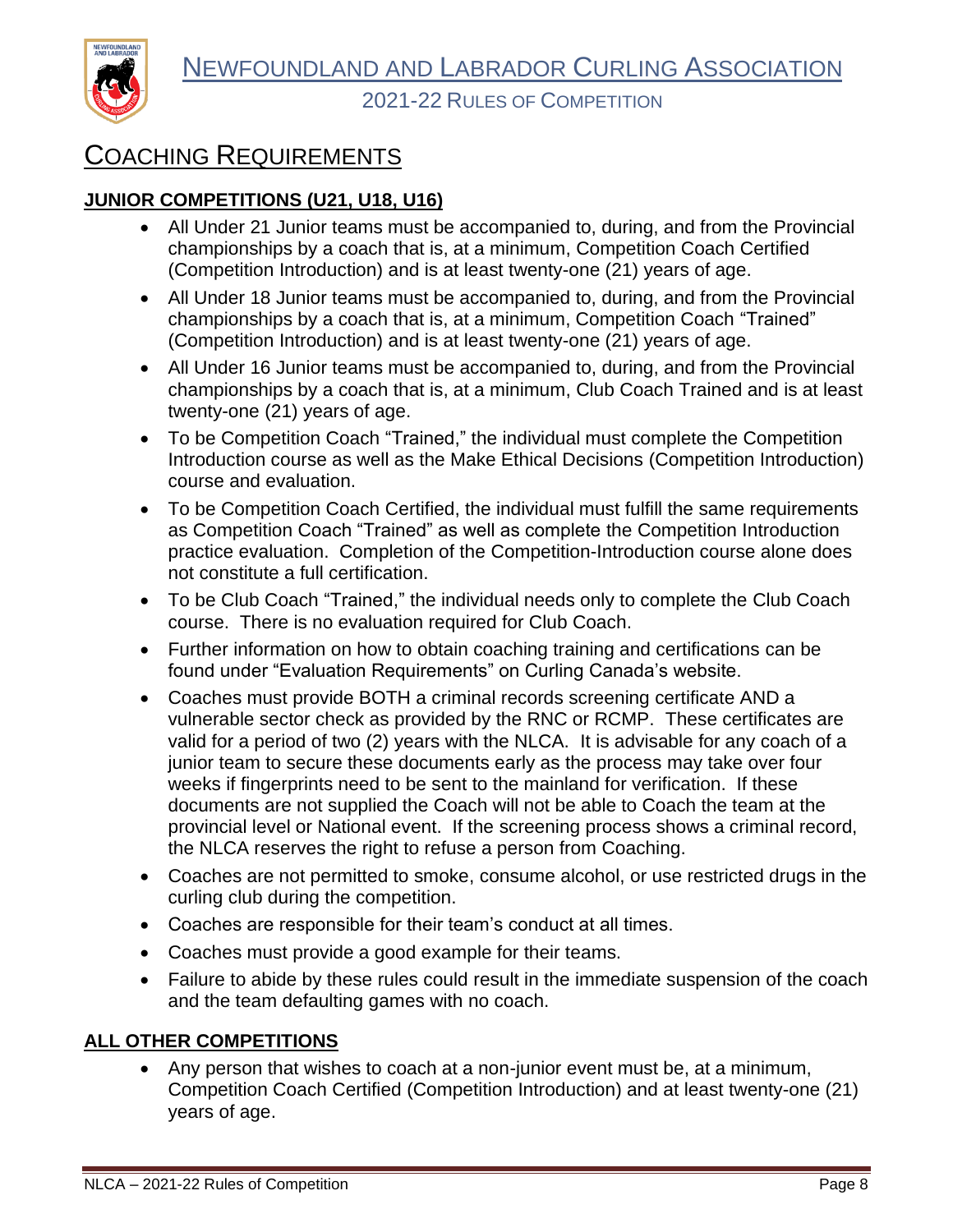

- To be Competition Coach Certified, the individual must complete the Competition Introduction course, the associated practice evaluation, as well as the Competition Introduction Make Ethical Decisions course and evaluation. Completion of the Competition Introduction course alone does not constitute a full certification.
- Further information on how to obtain coaching and training and certifications can be found under "Evaluation Requirements" on Curling Canada's website.
- A criminal record screening certificate and a vulnerable sector check are not required to coach at a non-junior event.
- Note that additional requirements for Competition Development certification and training are required at the national level for the Brier and Scotties events. Refer to Curling Canada's website for more detail.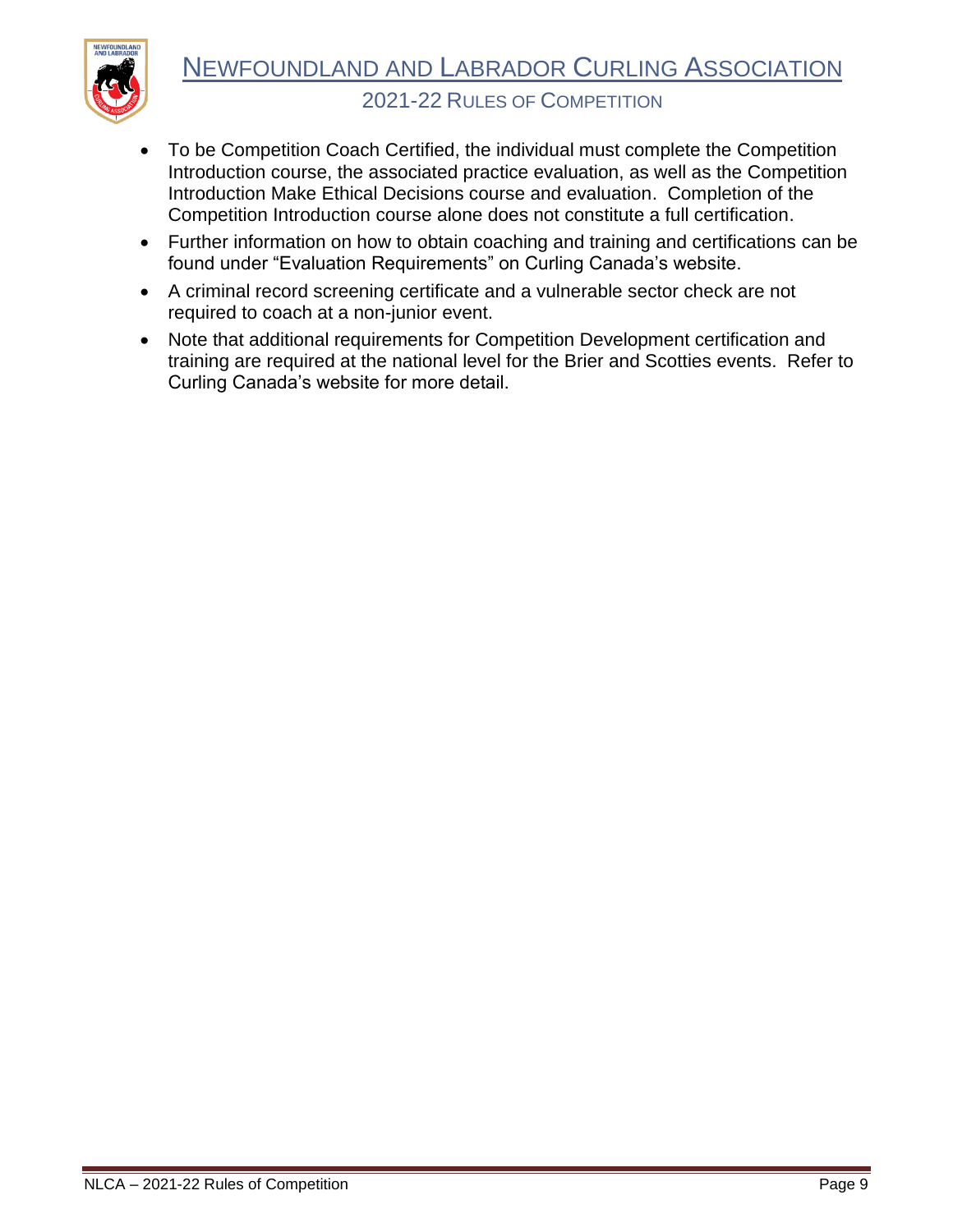

# <span id="page-11-0"></span>PROVINCIAL FORMATS

With the exception of the Curling Club Championships, the format for provincial championships will be based on the number of teams signed up for the event. The format for the Curling Club Championships will be based on the number of teams that qualify through Club play downs. The provincial championship formats are as outlined below.

### <span id="page-11-1"></span>**FORMAT FOR ALL EVENTS EXCEPT THE CURLING CLUB CHAMPIONSHIPS**

2 teams:

- A best 3 out of 5 series
- No playoff

3-4 teams:

- Double Round Robin
- Any undefeated team will be declared the winner outright without playoffs
- If all teams have at least one loss, top 2 into a one game final

5-6 teams:

- Single Round Robin
- Top 2 teams into playoff
- There is no double life awarded to an undefeated team

7-10 teams:

- Single Round Robin
- Top 3 teams into playoff
- First place team advances directly to final
- There is no double life awarded to an undefeated team

11 or more teams:

- Seeded triple knockout
- If team wins A, B and C section they will be declared the winner
- If a team wins two sections, they must be beaten twice by the winner of the other section
- If there are three different section winners, A side will advance to final, B will play C in the semi final
- Teams will first be seeded based on their CTRS points at the time of the tournament registration deadline. All remaining teams that do not have any CTRS points will be seeded based on a random draw.

The Under 16 championship format will follow the above outline wherever possible but will be modified if necessary to fit within a Thursday to Sunday date range.

#### <span id="page-11-2"></span>**FORMAT FOR THE CURLING CLUB CHAMPIONSHIPS**

Refer to the Curling Club Championship Eligibility section for determining the number of qualified and eligible teams competing in the Curling Club Championship event.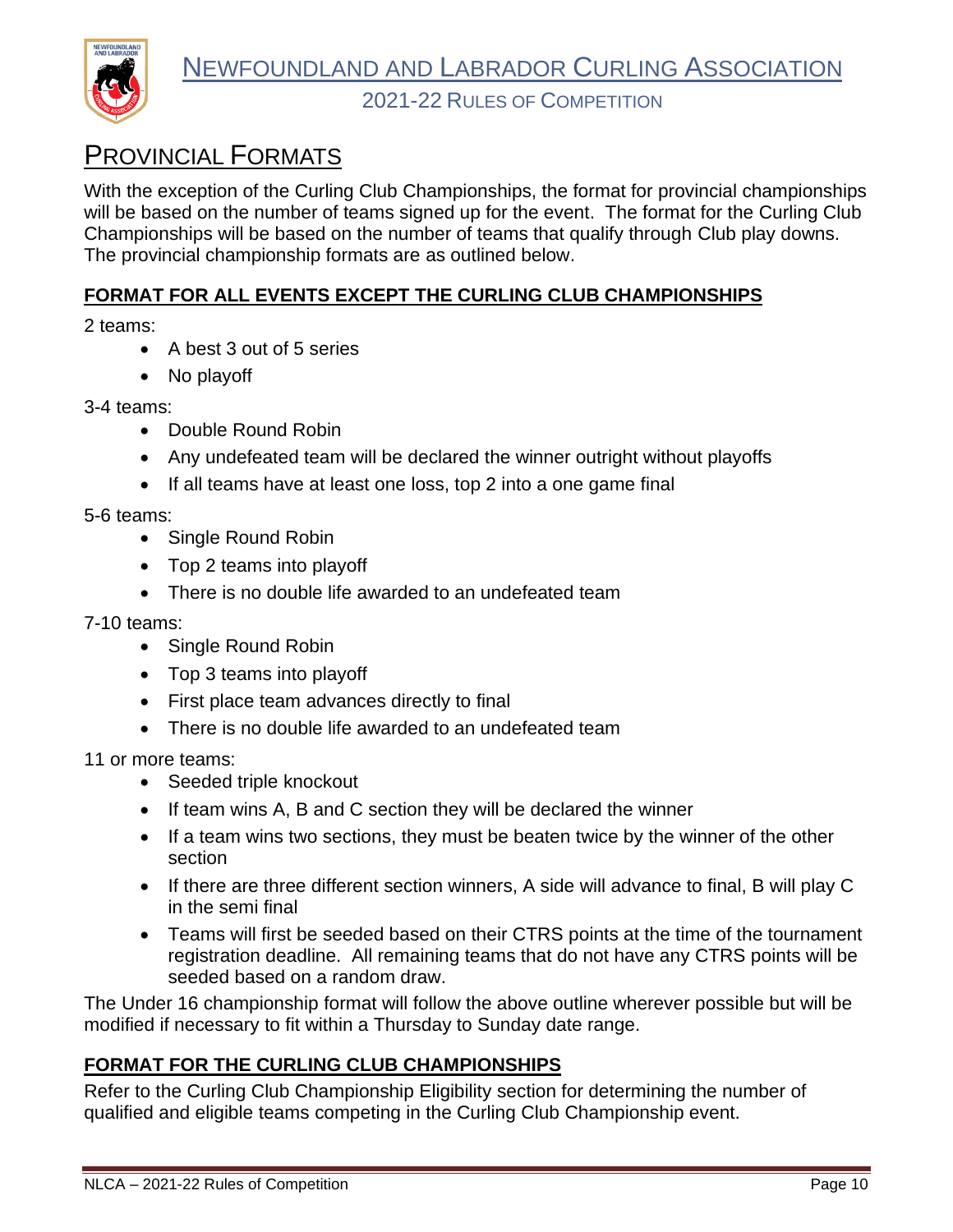

2 teams:

- A best 3 out of 5 series
- No playoff

3-4 teams:

- Double Round Robin
- Any undefeated team will be declared the winner outright without playoffs
- If all teams have at least one loss, top 2 into a one game final

5-6 teams:

- Single Round Robin
- Top 2 teams into playoff
- There is no double life awarded to an undefeated team

7-9 teams:

- Single Round Robin
- Top 3 teams into playoff
- First place team advances directly to final
- There is no double life awarded to an undefeated team

10 or more teams:

- Split sections into modified page
- Draw for ranking

Note: For a page playoff format involving two divisions, the team with the best Team Ranking of the two division winners will be awarded the choice of last stone advantage in the first end of play or colour of stone handle.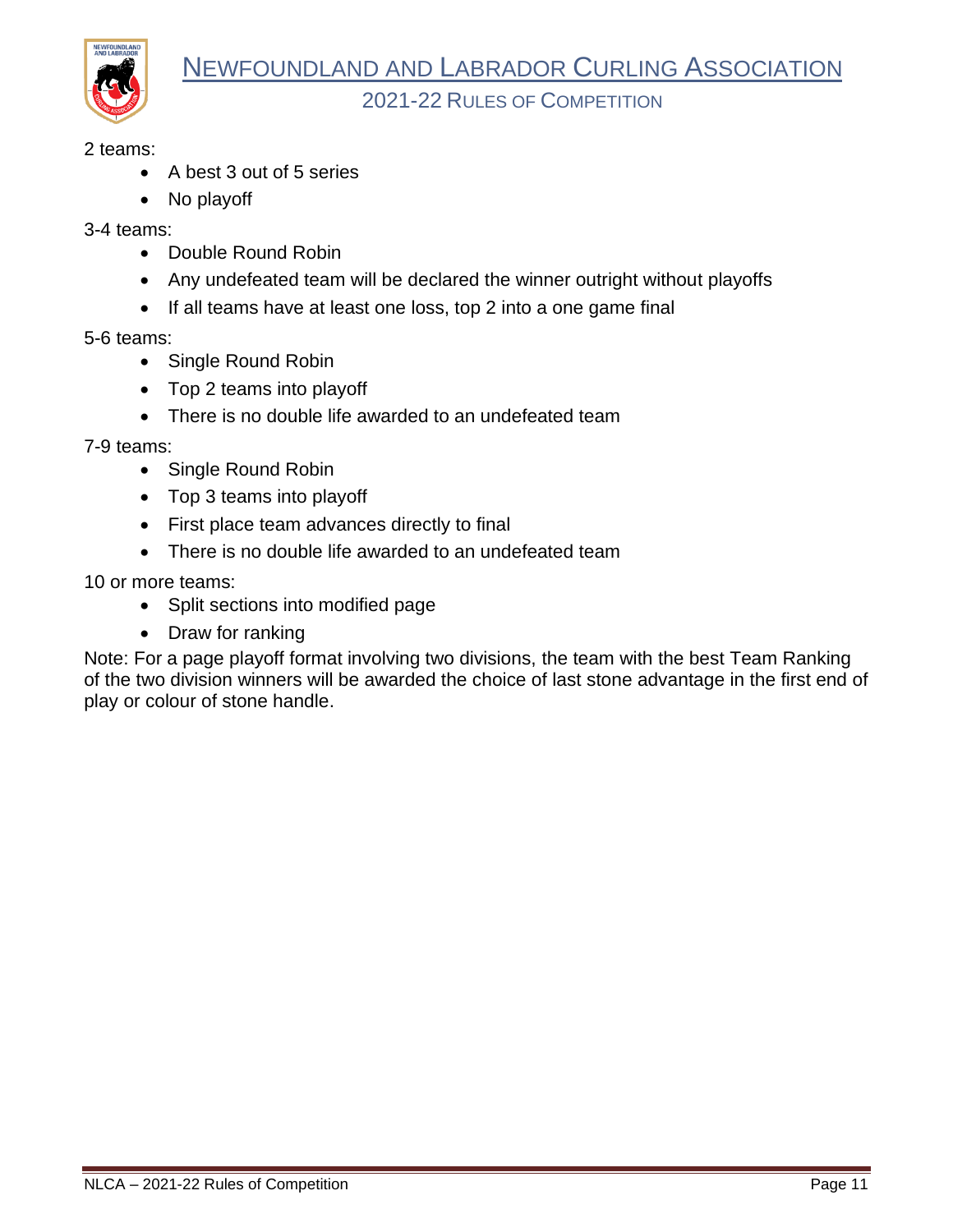

# <span id="page-13-0"></span>PROVINCIAL HOST REQUIREMENT

All host clubs are required to have a minimum of one certified Level 1 Ice Technician present during provincial events held at their club.

Host clubs must provide a spare list prior to the team meeting which will include at least three spares for each event. For Mixed a minimum of two male and two female spares must be listed. Host clubs must provide a proper biter measure and a proper measuring stick.

Curling other than event play will only be permitted during a provincial championship with the prior written approval of the NLCA Tournament Coordinator or NLCA designate. No non-event curling will be allowed during playoffs in any event.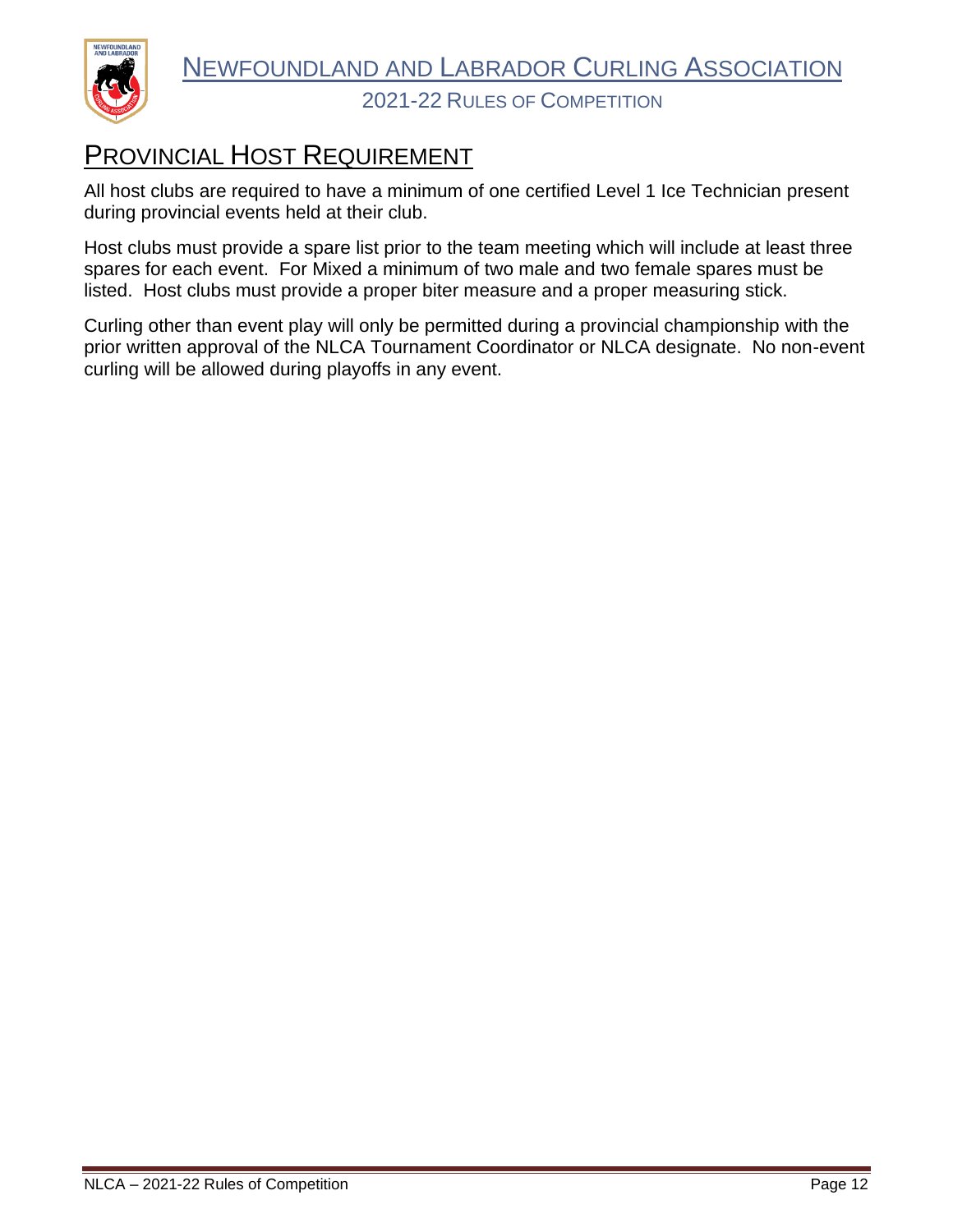

# <span id="page-14-0"></span>SPECIAL RULES

#### <span id="page-14-1"></span>**JUNIOR COMPETITIONS (U21, U18, U16)**

- Teams are permitted to use a fifth player who must sign and pay the appropriate entry fee. The fifth player will not be recognized after the provincial competition. The fifth player has no standing with the team and has no right to go to any competition associated with the event beyond the provincial level unless signed as a permanent replacement.
- All teams must have a coach that meets and abides by the rules outlined in the Coaching Requirements section above.
- Players are not permitted to smoke, consume alcohol or use restricted drugs at any time during the competition. Violation can result in immediate suspension from the current event and possible suspension from any and all NLCA events the following year.

#### <span id="page-14-2"></span>**MIXED DOUBLES**

In provincial play, the teams are responsible for the placement of the two placed stones at the start of each end. Once the first thrown rock of each end reaches the nearer tee-line, it is assumed that both teams have agreed that the location of the placed stones is correct. If the location of a placed stone is later determined to be incorrect, play will continue as if it is correct without moving the placed stones, regardless of whether it has been contacted by other stones during that end.

#### <span id="page-14-3"></span>**BRUSH HEAD REGULATIONS**

Unless noted otherwise in advance of a tournament, the NLCA will follow the rules as set forth by Curling Canada regarding brush head regulations for all provincial championships. A link to this document can be found on the NLCA's Official Documents webpage.

#### <span id="page-14-4"></span>**CONCUSSION PROTOCOL**

The NLCA will follow the Curling Canada Concussion Guidelines and Return to Play Policy for all provincial championships. A link to this document can be found on the NLCA's Official Documents webpage.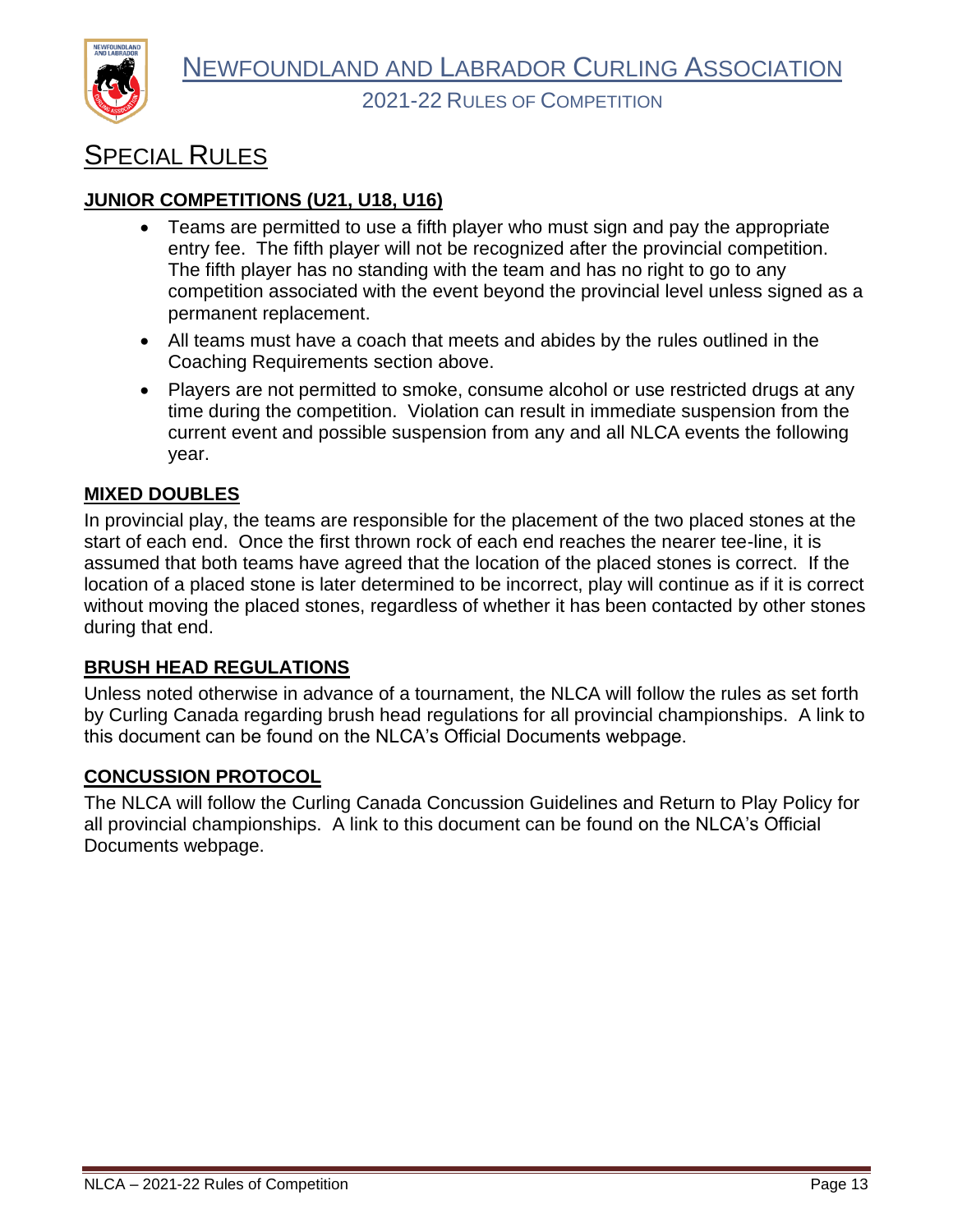

# <span id="page-15-0"></span>RULES OF COMPETITION

## <span id="page-15-1"></span>**GENERAL RULES**

- 1. Except where noted, all events of the NLCA will follow the Curling Canada Rules of Curling for Officiated Play, latest edition.
- 2. Players and teams that enter competition know that they must advance as long as they are not eliminated.
- 3. A minimum of one member from each team must attend the team meeting as set for each event. Any team not having at least one member present will forfeit hammer throughout the round robin.
- 4. All players and coaches are expected to attend any official ceremonies such as opening ceremonies, meals, or special sponsored events. If there are exceptional circumstances that prevent a player or coach from attending one of these events, they must provide as much notice as possible of the absence to the host committee.
- 5. All participants including players and coaches or other team members participate at their own risk. The NLCA or the host club or committee are not responsible for any personal injury, loss or damage to personal property.
- 6. All portable electronic communication devices are strictly prohibited within the playing area with the exception that a coach may use such devices during timeouts and midgame breaks, provided they are in silent mode and all communication functions have been turned off. Any player caught with such devices during a game will be given a warning on their first infraction and will be removed from the remainder of the tournament for any subsequent infraction. If a player is removed from the tournament for this reason, the team may continue to play, provided they still meet the minimum player requirements. Examples of portable electronic devices include cell phones, tablets, Fitbits, and smart watches.
- 7. No competitive advertising with our major sponsors will be allowed on players' on-ice uniforms.
- 8. A player, if having registered for more than one provincial competition, wins one of those competitions, shall not be penalized if there is a conflict with the timing of the national event and ensuing provincial competitions for which they have registered.
- 9. Each game shall start at the time of the designated draw. If a team is unable to start play at the designated time, rule 17(4) of Rules of Curling for Officiated Play will apply.
- 10.With the exception of tiebreaker games, all playoff games will be played on the same sheet of ice, which will be determined by the Tournament Coordinator prior to the selection of team numbers, however the Chief Umpire shall have the final authority on which sheet is selected should exceptional circumstances arise during the tournament.

# <span id="page-15-2"></span>**PRE-TOURNAMENT PRACTICE**

Prior to the tournament, each team will be given an opportunity to practice. The format and time allotted to any or all the ice surfaces will be at the discretion of the Chief Umpire. Teams may not get to practice on every sheet or the pre-determined schedule may not give an opportunity for all teams to play on every sheet.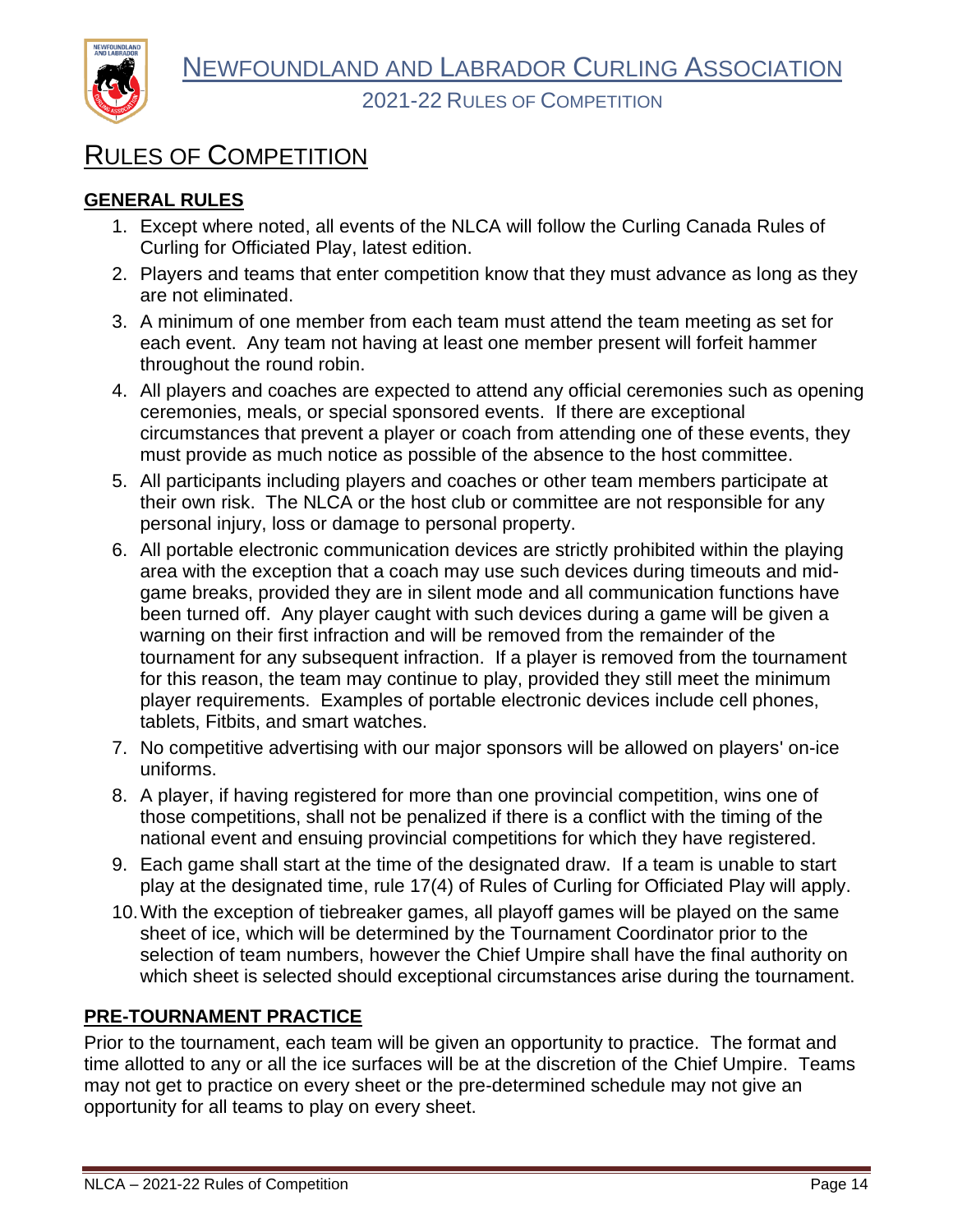

2021-22 RULES OF COMPETITION

If, at the end of the tournament, a team has qualified to play in playoffs or tie-breakers the Chief Umpire may allow any team disadvantaged by not playing on a sheet that may be used for the playoffs to practice for up to one half hour. This will only be considered if it is possible and time allows. This extra practice won't be allowed within 3 hours of a game start and will only be considered for teams that did not play a pre-playoff game on the sheet.

#### <span id="page-16-0"></span>**STONE SELECTION, PRACTICE, AND LAST STONE ADVANTAGE**

In this section, the term "hammer" refers to the last stone advantage in the first end and "colour" refers to the stone handle colour.

#### <span id="page-16-1"></span>**During Round Robin**

Hammer will be decided by the Last Stone Draw procedures outlined in a subsequent section. Teams will be given one (1) minute following the pre-game practice to perform their Last Stone Draw.

Umpires will assume that every team that wins the Last Stone Draw will want the hammer. If a team does not want the hammer if they win the Last Stone Draw, they must inform the Umpire before the start of their practice.

A team is only permitted to throw or use its own stones during pre-game practice and not those of the opposition. Opposing teams must remain inside the non-playing portion of the club during their opponent's pre-game practice so as not to distract or intimidate the other team.

The draw to the button shall be played towards the home end.

#### <span id="page-16-2"></span>**During Tiebreakers and Playoffs**

Once playoff positions have been determined following the round robin, and prior to each playoff/tiebreaker game, each team involved shall be asked by the Chief Umpire to select their choice of colour. Each team shall be allowed a maximum of 15 minutes to make its selection. Failure to comply shall result in a set of stones being assigned. Upon the conclusion of each playoff/tiebreaker game, the same process shall be implemented again.

During tiebreaker and playoff games, teams will be allowed to choose stones from any sheet used during the round robin. However, further restrictions may apply under certain circumstances such as if one team has not played with their stone handle colour on all sheets during the round robin or if two provincial tournaments are being run simultaneously. All restrictions will be at the discretion of the Chief Umpire.

If a team goes undefeated in round robin play, they will be given hammer **AND** choice of colour throughout the playoffs. In a playoff game where each team had at least one loss during round robin play, the team with the best win/loss record during the round robin will have the choice of hammer **OR** colour. If the win/loss records are identical, the team with the best head to head record during the round robin between the two teams involved will have the choice of hammer **OR** colour. If the win/loss and head to head records during the round robin are identical, the team that has the higher Team Ranking as defined below will have the choice of hammer **OR** colour.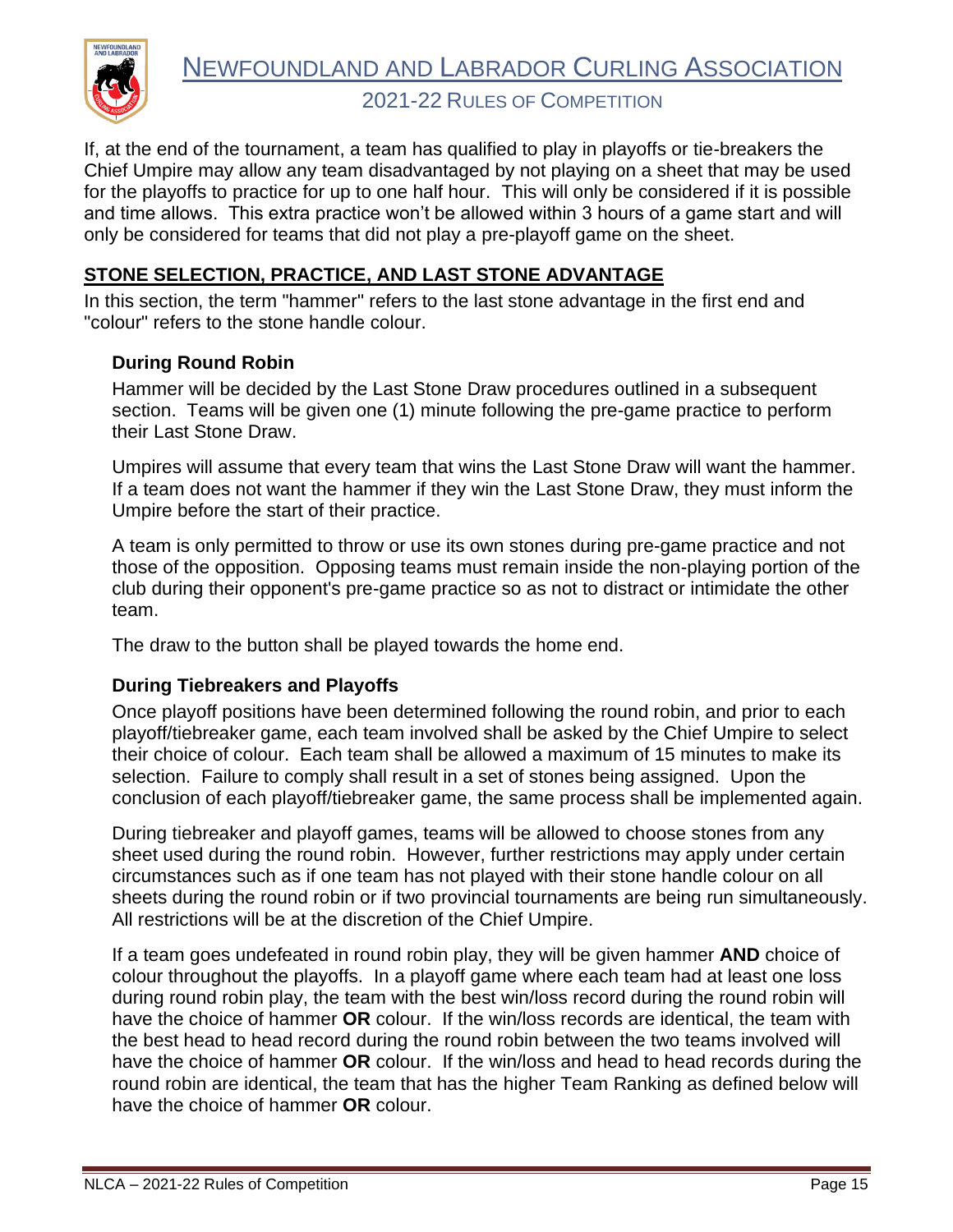

The team delivering the last stone in the first end will practice first. A team is only permitted to throw or use its own stones during pre-game practice and not those of the opposition. Opposing teams must remain inside the non-playing portion of the club during their opponent's pre-game practice so as not to distract or intimidate the other team.

The first place team's access to practice ice will be at the discretion of the Chief Umpire. All practice sessions shall be supervised and the length of the practice will be at the discretion of the Chief Umpire.

## <span id="page-17-0"></span>**LAST STONE DRAW AND TEAM RANKING**

Unless noted otherwise in advance of a tournament, the NLCA will follow Curling Canada's procedures for performing the Last Stone Draw and for Team Ranking. Currently, all NLCA provincial events follow the procedures with tiebreakers. An excerpt of the relevant sections from these procedures is outlined below.

#### <span id="page-17-1"></span>**Common Regulations**

- The team with first practice will **always** deliver the clockwise rotation while the team with second practice will **always** deliver the counter-clockwise rotation for the Last Stone Draw (except for Mixed Doubles – see below). A player that fails to throw the correct rotation will be assigned a distance of 185.4 cm.
- Only the four 'game' players are allowed on the ice surface for the Last Stone Draw in regular 4-person play and only the two 'game' players in mixed doubles.
- Full sweeping is allowed, however, one of the four players must hold the target broom. This is not required in Mixed Doubles. Both players can sweep once the stone has been released.
- A stone not delivered within the time allotted by the Chief Umpire will be assigned a distance of 185.4 cm (the stone must reach the near tee-line before the time expires).
- Stones moved by the delivery team before being measured will be assigned the distance of the next defined circle away from the button.
	- $\circ$  On or touching the button = 15.2 cm (when a one (1) foot button) Note: Subject to change if the actual button diameter is more than one (1) foot
	- $\circ$  In or touching the four foot = 61.0 cm
	- $\circ$  In or touching the eight foot = 121.9 cm
	- $\circ$  In or touching the twelve foot = 182.9 cm
- If a member of the non-delivering team or an external force moves a stationary stone or causes it to be moved before the Umpire completes the measurement, the stone is replaced to its original position by the delivering team.

#### <span id="page-17-2"></span>**Events with Tiebreakers**

• Both teams will name the player delivering the stone before the first team practice. Failure to do so will result in a distance of 185.4 cm being assigned to the team(s).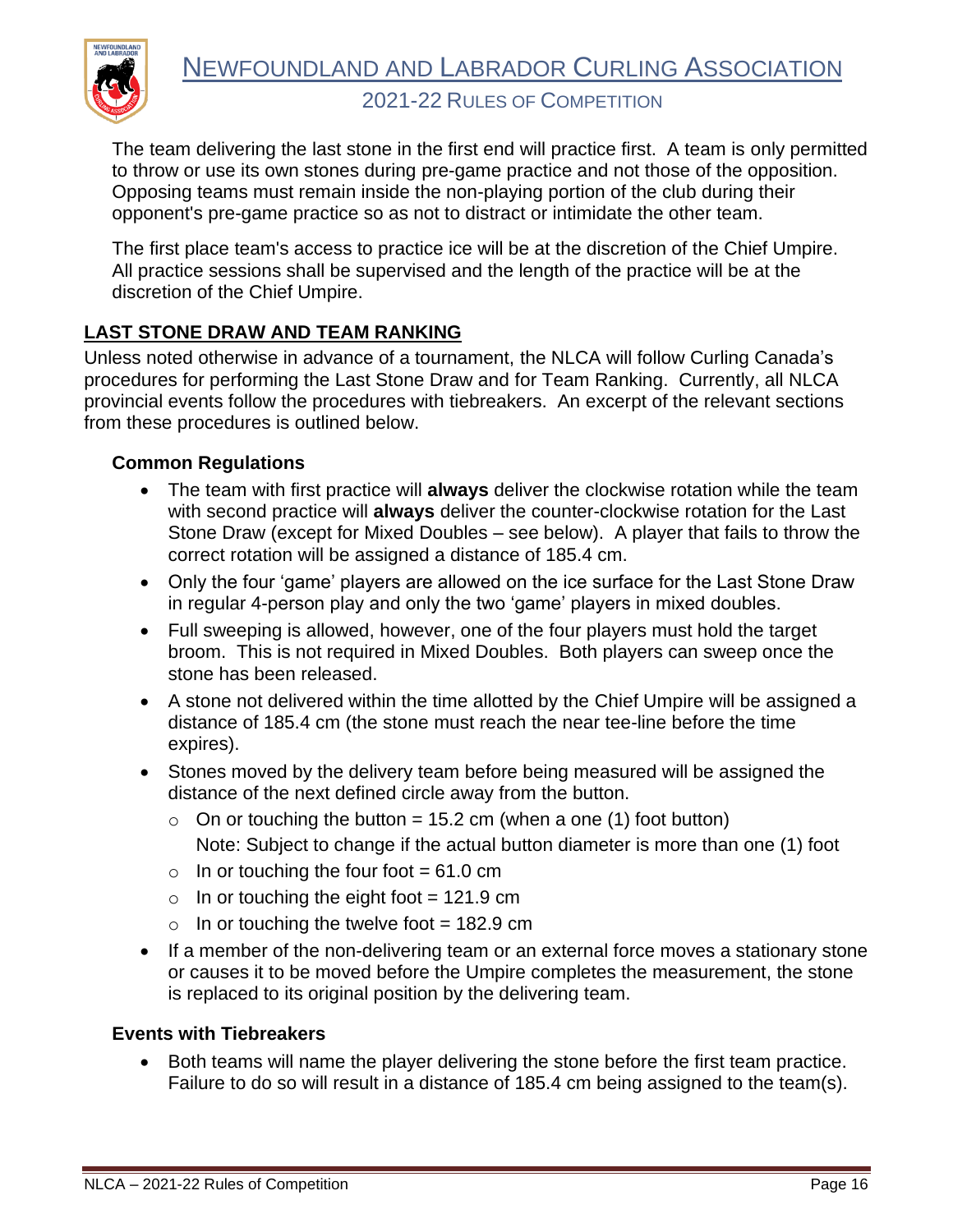

- After each team's pre-game practice, the named player will deliver one (1) stone to the button, which will be measured. If the distance is 0.0 cm or 185.4 cm, a different player from the team will deliver a stone, which will be measured.
- If the team with second practice then registers the same first stone distance as that of the team with first practice, a second player from the team with second practice will deliver a stone, which will be measured and compared with the second stone distance of the team with first practice.
- Hammer will be determined by comparing the two first stone distances. If these distances are equal, hammer will be determined by comparing the second stone distances. If still tied, a coin toss will be performed to determine the team with last stone advantage in the first end.
- Only the first stone delivered will be registered for the accumulated distance.

#### <span id="page-18-0"></span>**Accumulated Distances (Team Ranking)**

- Single round robins with tiebreakers: at the conclusion of the round robin, the single highest recorded distance will be discarded to establish the final accumulated distance for Team Ranking.
- Double round robins with tiebreakers: at the conclusion of the first round robin, the single highest recorded distance will be discarded to establish the first part of the accumulated distance. Each of the recorded distances in the second round will be added to the first part to establish the final accumulated distance for Team Ranking.

#### <span id="page-18-1"></span>**Minimum Number of Deliveries**

• The minimum number of deliveries per player is determined by the size of the event. For example, in a 9-game round robin, each player will deliver a minimum of two (2) stones for last stone advantage, while, in a 7-game round robin, each player will deliver a minimum of only one (1) stone for last stone advantage.

#### <span id="page-18-2"></span>**Mixed Doubles**

- After each team's pre-game practice, both players will deliver a stone to the button: one (1) clockwise rotation and one (1) counter-clockwise rotation (any order). Both will be measured to determine the team's distance to determine choice in the first end.
- Full sweeping is allowed.
- Each player must throw an equal amount of clockwise rotations and counterclockwise rotations during the round robin. One player will throw one more clockwise rotation or counter-clockwise rotation draw when the total number of round robin games is an odd number.

#### <span id="page-18-3"></span>**Miscellaneous**

• For four (4) person mixed games, the sweeping line-up should be as it would be during the actual game; i.e. if the skip is throwing, then the lead and second must sweep; or, if the lead is throwing, then the second and third must sweep.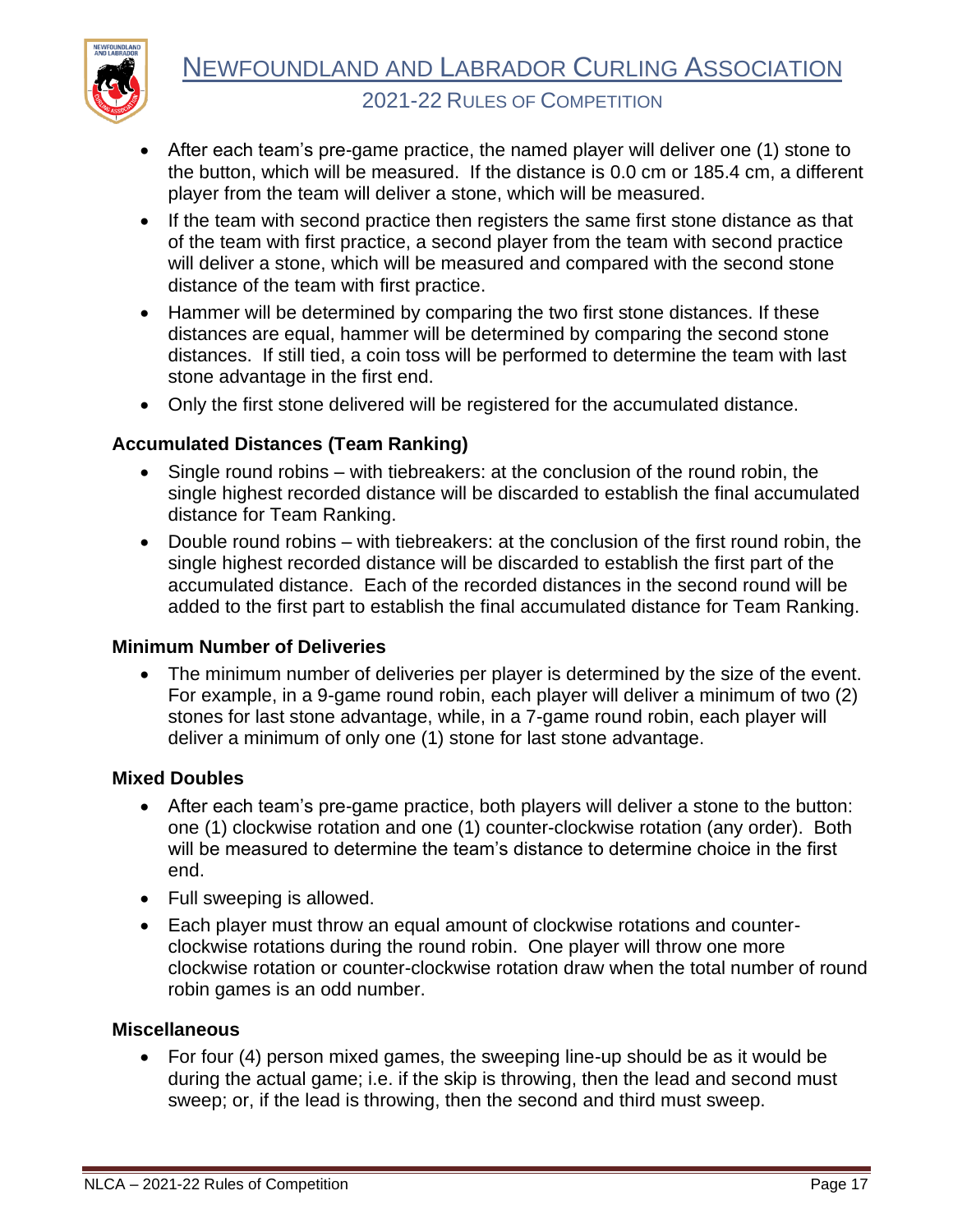### <span id="page-19-0"></span>**GAME TIME, GAME DURATION, AND TIME OUTS**

**NEWFOUNDLAN** 

The NLCA will follow the rules as set out in the Curling Canada Rules of Curling for Officiated Play for time clock operation, timeouts, and other time-related rules such as delay of start of game.

- Game duration for provincial championships shall be as follows:
	- o 10 ends for Men's, Women's, and Under 21
	- o 8 ends for Seniors, Masters, Mixed, Curling Club Championships, Under 18, Wheelchair, and Mixed Doubles
	- o 6 ends for Under 16
- Three games a day may be required in some events. The NLCA reserves the right to schedule three game days in all events pending special circumstances, tiebreakers, playoffs, or other circumstances that may arise to allow for completion of the event.
- Extra ends are to continue in the line of play until a winner is determined.
- Coach's Fair Play Timeouts will be available for all Junior events (U16, U18, U21). The purpose of the Coach's Fair Play Timeout is to provide the coach with the opportunity to diffuse a potentially negative situation regarding a player's on-ice demeanor before the situation escalates or to counsel an athlete relative to adhering to the rules of the game.
	- $\circ$  Each coach shall be provided the opportunity to request one 1-minute fair play timeout per game.
	- $\circ$  A coach's fair play timeout shall only be implemented with the approval of the Chief or Deputy Chief Umpire.
	- $\circ$  Only the coach who requested the fair play timeout may access the playing area accompanied by a Game Umpire.
	- o A coach's fair play timeout may be recommended by a Game Umpire.

#### <span id="page-19-1"></span>**FIFTH PLAYER AND SUBSTITUTION**

In all events except for Mixed, teams can play with three players. All teams still have to abide by the rule that requires the team to show up at the event with four players unless approval of exceptional circumstances has been granted by the NLCA. Teams must ice at least two original signed players at all times.

#### <span id="page-19-2"></span>**Fifth Players**

- Teams in all events EXCEPT Masters, Curling Club Championships, and Mixed can sign a fifth player. Fifth players may not be recognized at events past the provincial level and it is the team's responsibility to ensure that all team members are aware of the rules for events that continue past the provincial level.
- A fifth player can be signed at any time provided they are a member of an affiliated club in the province, sign the appropriate form, and pay the required fees.
- Fifth players are considered full members of the team for the provincial events and can play in any position.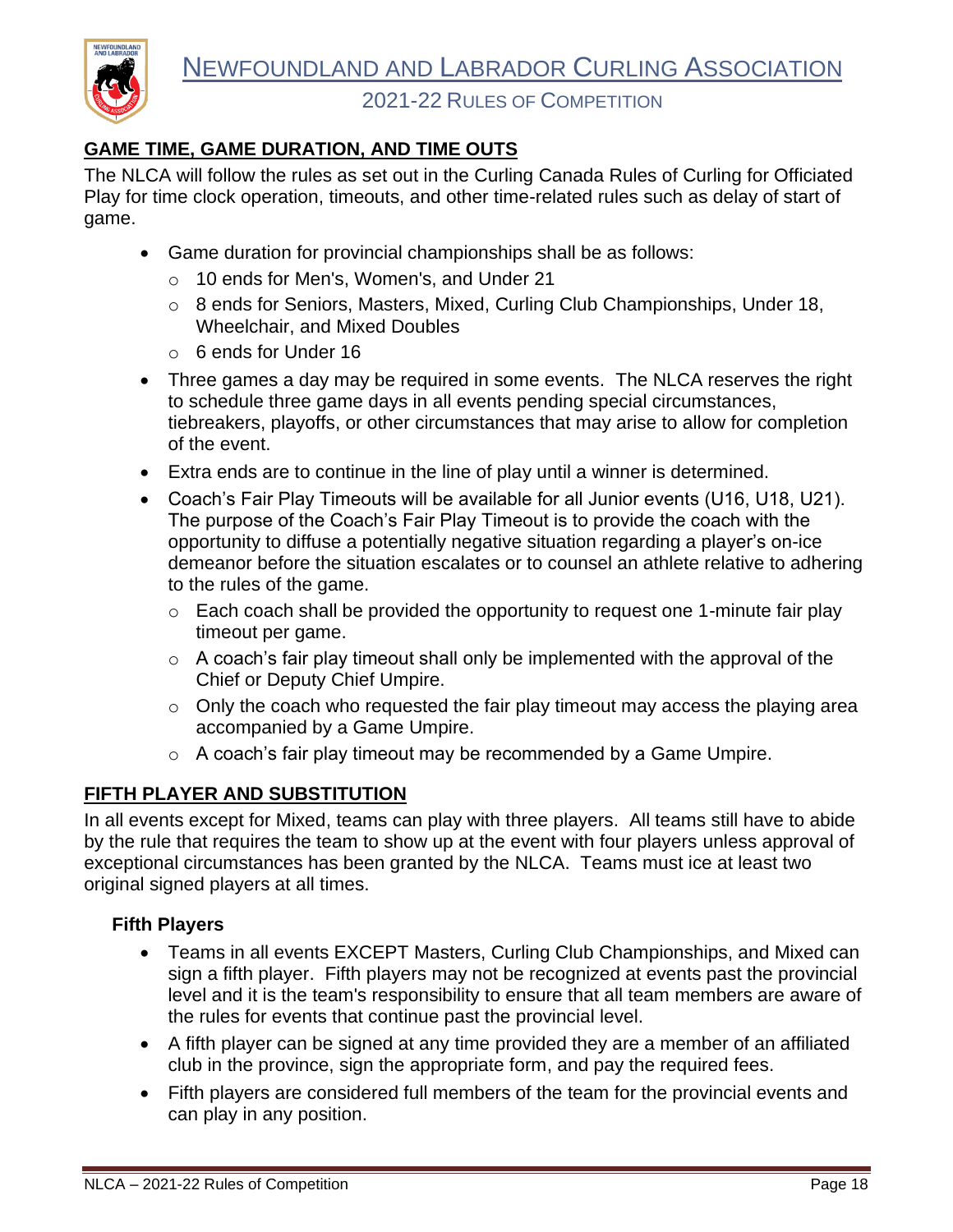

• Fifth players cannot be a member of another team in the event, regardless of whether the fifth player came from a team eliminated from play in the event.

#### <span id="page-20-0"></span>**Temporary Substitution**

- All spares must meet eligibility requirements for the event.
- The spare's position in the delivery rotation of the team shall be per the Curling Canada Rules of Curling for Officiated Play.
- Spares can play up to two games in any event with the same team.
- Spares at provincials must have been on the list prior to the team meeting. Spares not listed on the official spares list prior to the team meeting will not be allowed to spare unless the spare pool has been depleted. Some reasons for the list becoming depleted include, but are not limited to, a spare becoming injured or sick and unable to play for the rest of the event, or a spare signing on as a fifth with another team.
- Spares signing up for the event should be available for the whole event. If not available for the whole event another spare should be secured to be placed on the spare list prior to the competition starting.
- All teams must declare any spares to the Chief Umpire prior to pre-game practice.
- The intent of the spares pool is that it is only to be used in the event of injury, illness, or other exceptional circumstance that could not be foreseen prior to the start of the tournament. If the NLCA determines that a team is acting in bad faith with respect to the intent of the spares pool, the team may be disqualified for the event and/or suspended from play in any and all NLCA events the following year.
- Curling Club Championship rules may vary from those listed above.

#### <span id="page-20-1"></span>**Special Mixed Substitution Rule**

• At the provincial level, the Tournament Director or designate may postpone play for up to one hour if a spare player is not available because the spare pool has been depleted. Mixed teams are required to play at all times with four players. The team requiring a spare player has up to one hour to secure a player who must be willing to join the spare pool. If after an hour no player can be found the team needing the player will lose by default.

#### <span id="page-20-2"></span>**ASSOCIATION AUTHORITY**

The NLCA Championship Committee, consisting of the president, vice-president, tournament coordinator and other designates as necessary, excluding those participating in the event, has the power to make decisions in accordance with equity as it considers necessary to handle any situation not covered by these rules or the Curling Canada Rules of Curling for Officiated Play.

The NLCA Championship Committee and the host committee are empowered to recommend to the Executive the disqualification, suspension, or expulsion for just cause any player, players, or full team for such a period of time that the committee feels appropriate. A full written report must be obtained from the player or players in question. The final decision will be made by the NLCA executive. If sanctions are applied, the player or players affected will have the right to send in a written appeal within 30 days and have the matter considered at the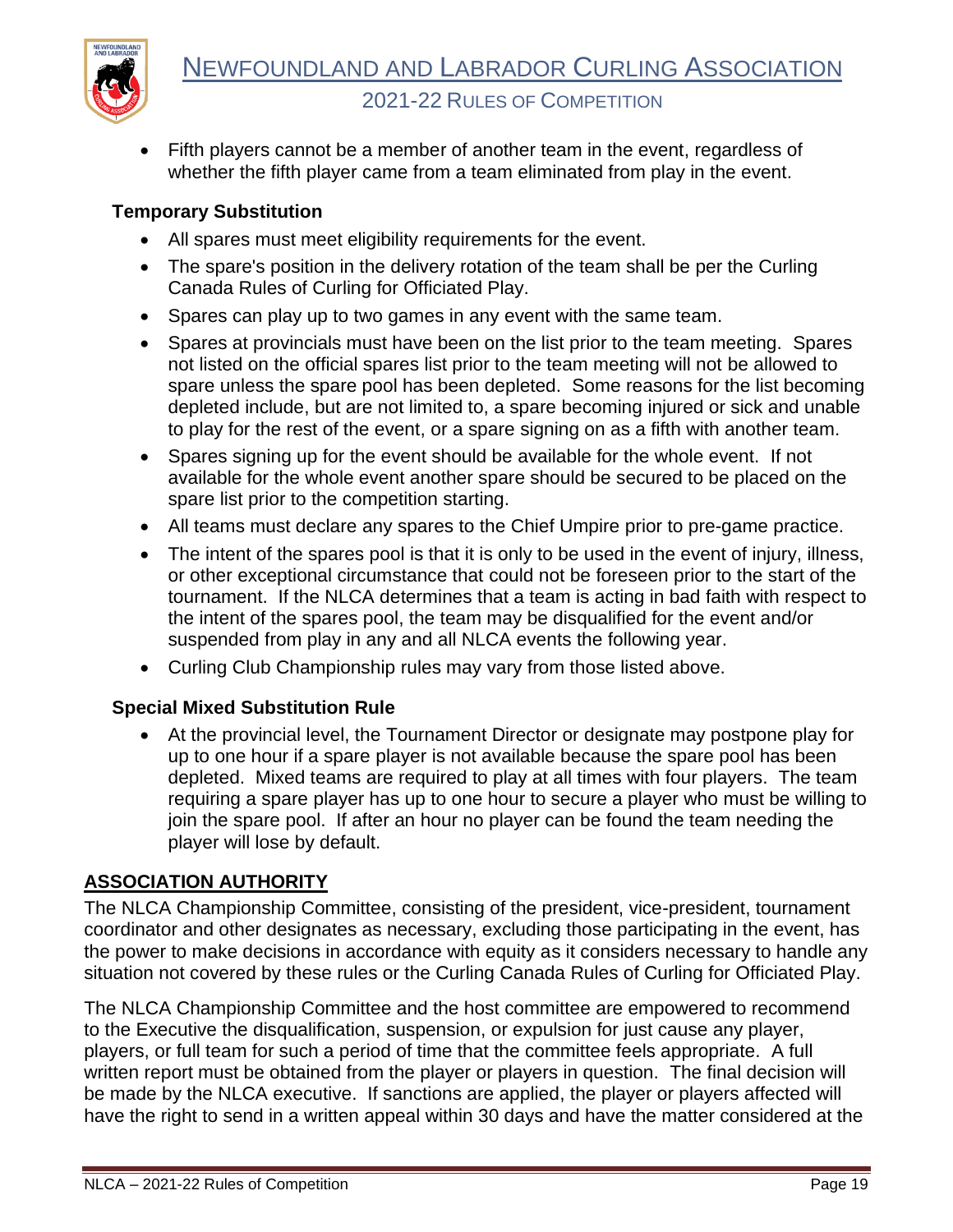

next AGM or Special General Meeting. All appeals shall follow the Appeals Policy that can be found on the NLCA's Official Documents website.

The NLCA Executive reserves the right to amend or repeal any of the foregoing rules and regulations provided that the competitors are given due notice of such actions.

#### <span id="page-21-0"></span>**TIEBREAKERS**

In the event of tiebreakers and playoffs, the starting times will be at the discretion of the NLCA, the Host Committee and/or NLCA designate.

Unless stated at the beginning of the tournament, teams tied for any playoff position cannot be eliminated without playing a tiebreaker game.

The Team Ranking results will be used to position teams in a tiebreaker. The teams will not be eliminated by this process; they will just be positioned for tiebreaker or playoff positions. In the tiebreaker formats described below, a team's "rank" refers to their position in the Team Ranking results.

In all tiebreaker games, the choice of last stone advantage in the first end or choice of stone handle colour will be awarded to the team with the best head to head record during the round robin between the two teams involved unless otherwise specified. If the head to head record is the same, this choice will be awarded to the team with the higher Team Ranking.

The format for tiebreakers shall follow the scenarios below. If a scenario presents itself that is not listed below, the format used will be at the discretion of the NLCA. The same principles will be used to determine a tiebreaker format. It is the intention to have the fewest number of games necessary. Advantage will be given to teams that have a higher Team Ranking only when it does not cause extra games.

#### <span id="page-21-1"></span>**One Position Available**

#### Two-Way Tie

• The two teams will play a one game tiebreaker and the winner will be awarded the available playoff spot.

#### Three-Way Tie

- If one team defeated the two other tiebreaker teams in the round robin, they will be granted a bye and will play the winner of a game between other two teams. The winner of this game will be awarded the available playoff spot.
- If no team defeated the two other tiebreaker teams in the round robin, the first ranked team will be granted a bye and will play the winner of a game between the other two teams. The winner this game will be awarded the available playoff spot.

#### Four-Way Tie

- The first ranked team will play the fourth ranked team.
- The second ranked team will play the third ranked team.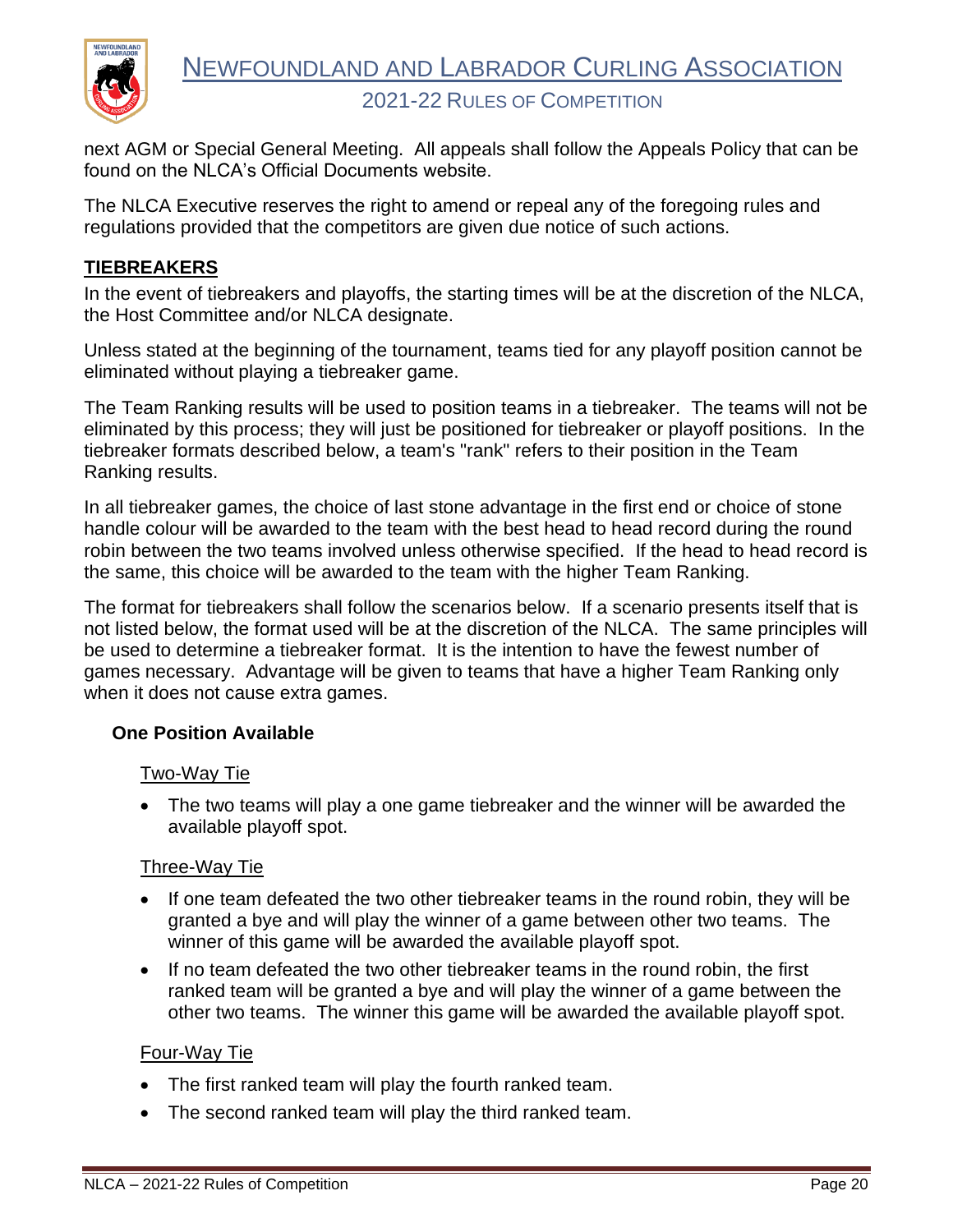

The winners of the two games above will play each other and the winner of this game will be awarded the available playoff spot.

#### Five-Way Tie

- The first ranked team will play the winner of a game between the fourth and fifth ranked teams.
- The second ranked team will play the third ranked team.
- The winners of the two games above will play each other and the winner of this game will be awarded the available playoff spot.

#### <span id="page-22-0"></span>**Two Positions Available**

In all tiebreaker procedures outlined in this section, of the two teams awarded playoff spots, the team that won the head to head game in the round robin will be awarded the highest available playoff seed and the other team will be awarded the second available playoff seed.

#### Three-Way Tie

- If one team defeated the two other tiebreaker teams in the round robin, they will be awarded a playoff spot. The remaining spot will be determined based on the procedure for a two-way tie with one position available.
- If no team defeated the two other tiebreaker teams in the round robin, the first ranked team will be awarded a playoff spot. The remaining spot will be determined based on the procedure for a two-way tie with one position available.

#### Four-Way Tie

- If one team defeated the three other tiebreaker teams in the round robin, they will be awarded a playoff spot. The remaining spot will be determined based on the procedure for a three-way tie with one position available.
- If no team defeated the three other tiebreaker teams in the round robin, the following will take place:
	- $\circ$  The first ranked team will play the fourth ranked team.
	- o The second ranked team will play the third ranked team.
	- o The winners of these two games will be awarded playoff spots.

#### Five-Way Tie

- If one team defeated the four other tiebreaker teams in the round robin, they will be awarded a playoff spot. The remaining spot will be determined based on the procedure for a four-way tie with one position available.
- If no team defeated the four other tiebreaker teams in the round robin, the following will take place:
	- $\circ$  The first ranked team will play the winner of a game between the fourth and fifth ranked teams.
	- o The second ranked team will play the third ranked team.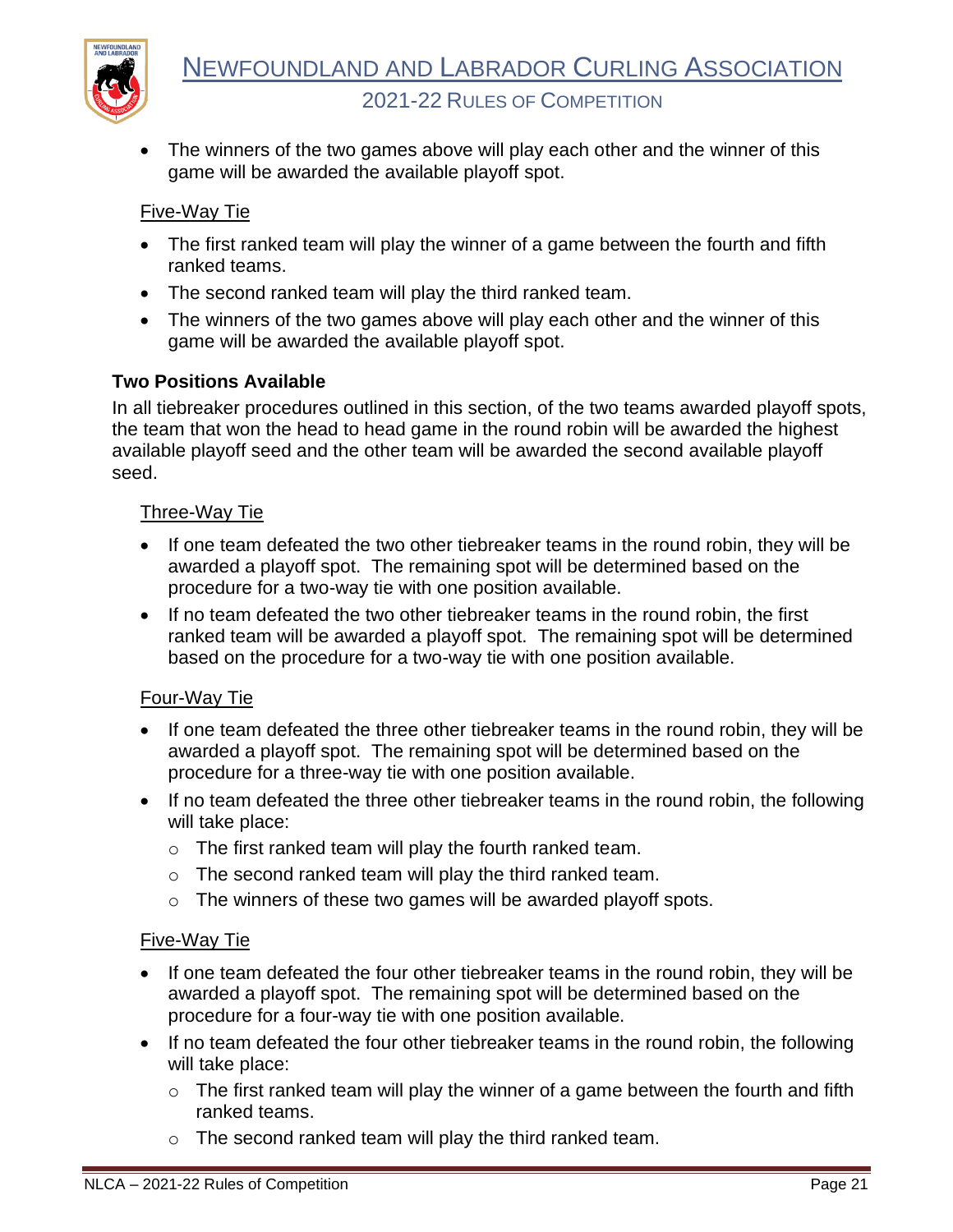

 $\circ$  The winners of these two games will be awarded playoff spots.

#### Six-Way Tie

- The first ranked team will play the winner of a game between the fifth and sixth ranked teams.
- The second ranked team will play the winner of a game between the third and fourth ranked teams.
- The winners of these two games will be awarded playoff spots.

#### <span id="page-23-0"></span>**Three Positions Available**

In all tiebreaker procedures outlined in this section, of the three teams awarded playoff spots, a team will be awarded the highest available seed in playoffs only if they defeated the other two teams in the round robin. The second and third available playoff seeds will then be determined based on the head to head record of the two remaining teams.

If no team defeated both of the other teams in the round robin, the three teams will be seeded based on their Team Ranking.

#### Four-Way Tie

- If one team defeated the three other tiebreaker teams in the round robin, they will be awarded a playoff spot. The remaining two spots will be determined based on the procedure for a three-way tie with two positions available.
- If no team defeated the three other tiebreaker teams in the round robin, the following will take place:
	- o The first and second ranked teams will be awarded playoff spots.
	- $\circ$  The third ranked team will play the fourth ranked team and the winner will be awarded a playoff spot.

#### Five-Way Tie

- If one team defeated the four other tiebreaker teams in the round robin, they will be awarded a playoff spot. The remaining two spots will be determined based on the procedure for a four-way tie with two positions available.
- If no team defeated the four other tiebreaker teams in the round robin, the following will take place:
	- $\circ$  The first ranked team will be awarded a playoff spot.
	- $\circ$  The second ranked team will play the fifth ranked team and the winner will be awarded a playoff spot.
	- $\circ$  The third ranked team will play the fourth ranked team and the winner will be awarded a playoff spot.